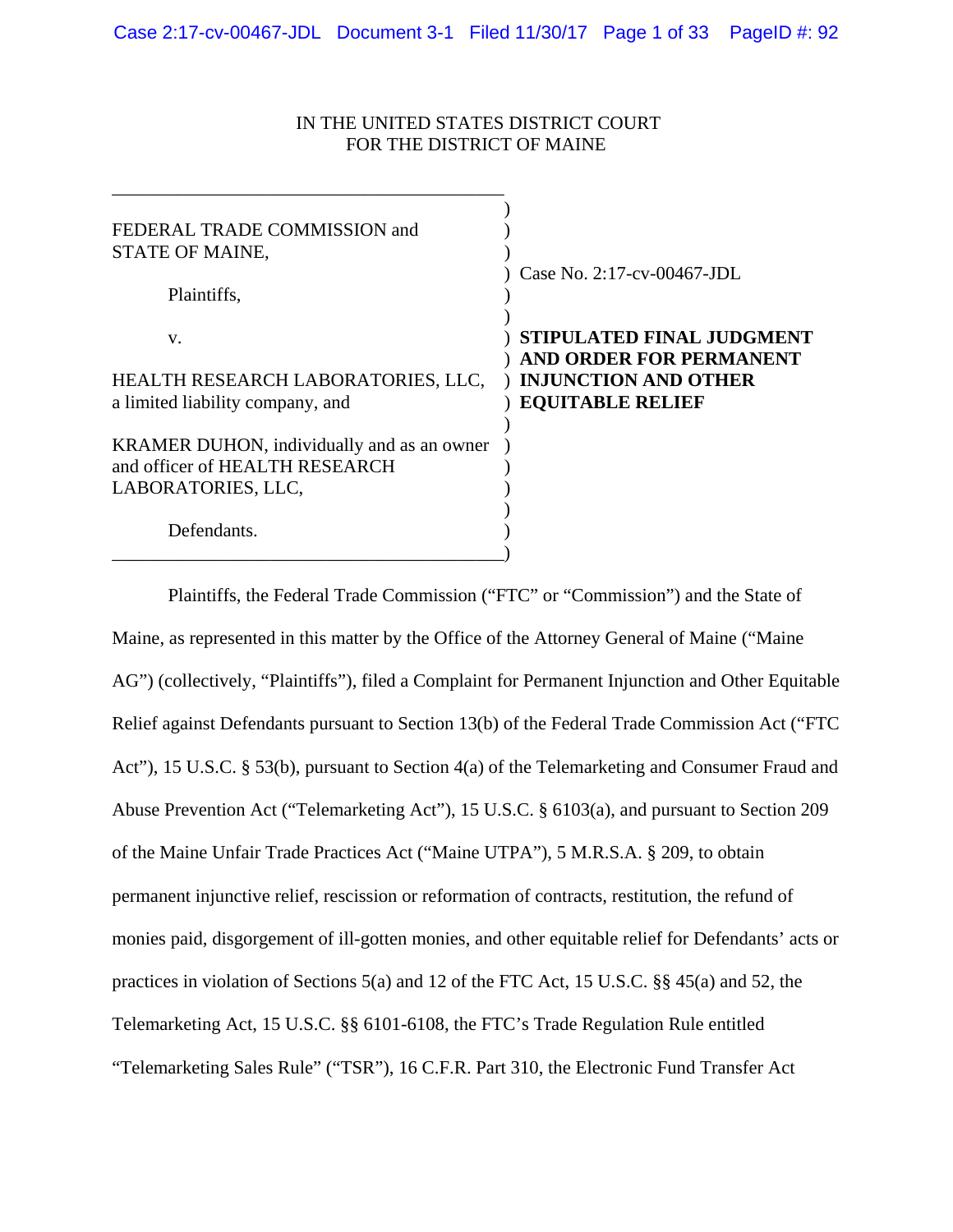("EFTA"), 15 U.S.C. §§ 1693-1693r, and its implementing Regulation E, 12 C.F.R. § 1005.10, and Section 207 of the Maine UTPA, 5 M.R.S.A. § 207, in connection with the labeling, advertising, marketing, distribution, and sale of products purported to cause weight loss, treat arthritis and relieve joint and back pain, and prevent or mitigate cognitive decline.

The Commission, the State of Maine, and Defendants Health Research Laboratories, LLC and Kramer Duhon (hereafter collectively, "Defendants"), stipulate to the entry of this Final Judgment and Order for Permanent Injunction and Other Equitable Relief to resolve all matters in dispute in this action between them, including the allegations in the Complaint.

#### **FINDINGS**

1. This Court has jurisdiction over this matter.

2. The Complaint charges that Defendants participated in deceptive acts or practices in violation of Sections 5(a) and 12 of the FTC Act, 15 U.S.C. §§ 45(a) and 52, the Telemarketing Act, 15 U.S.C. §§ 6101-6108, the TSR, 16 C.F.R. Part 310, the EFTA, 15 U.S.C. §§ 1693-1693r, and its implementing Regulation E, 12 C.F.R. § 1005.10, and Section 207 of the Maine UTPA, 5 M.R.S.A. § 207, in connection with the labeling, advertising, marketing, distribution, and sale of products purported to cause weight loss, treat arthritis and relieve joint and back pain, and prevent or mitigate cognitive decline.

3. Defendants neither admit nor deny any of the allegations in the Complaint, except as specifically stated in this Order. Defendants admit the facts necessary to establish jurisdiction only for purposes of this action.

4. Defendants waive any claim that they may have under the Equal Access to Justice Act, 28 U.S.C. § 2412, concerning the prosecution of this action through the date of this Order. The parties agree to bear their own costs and attorney fees.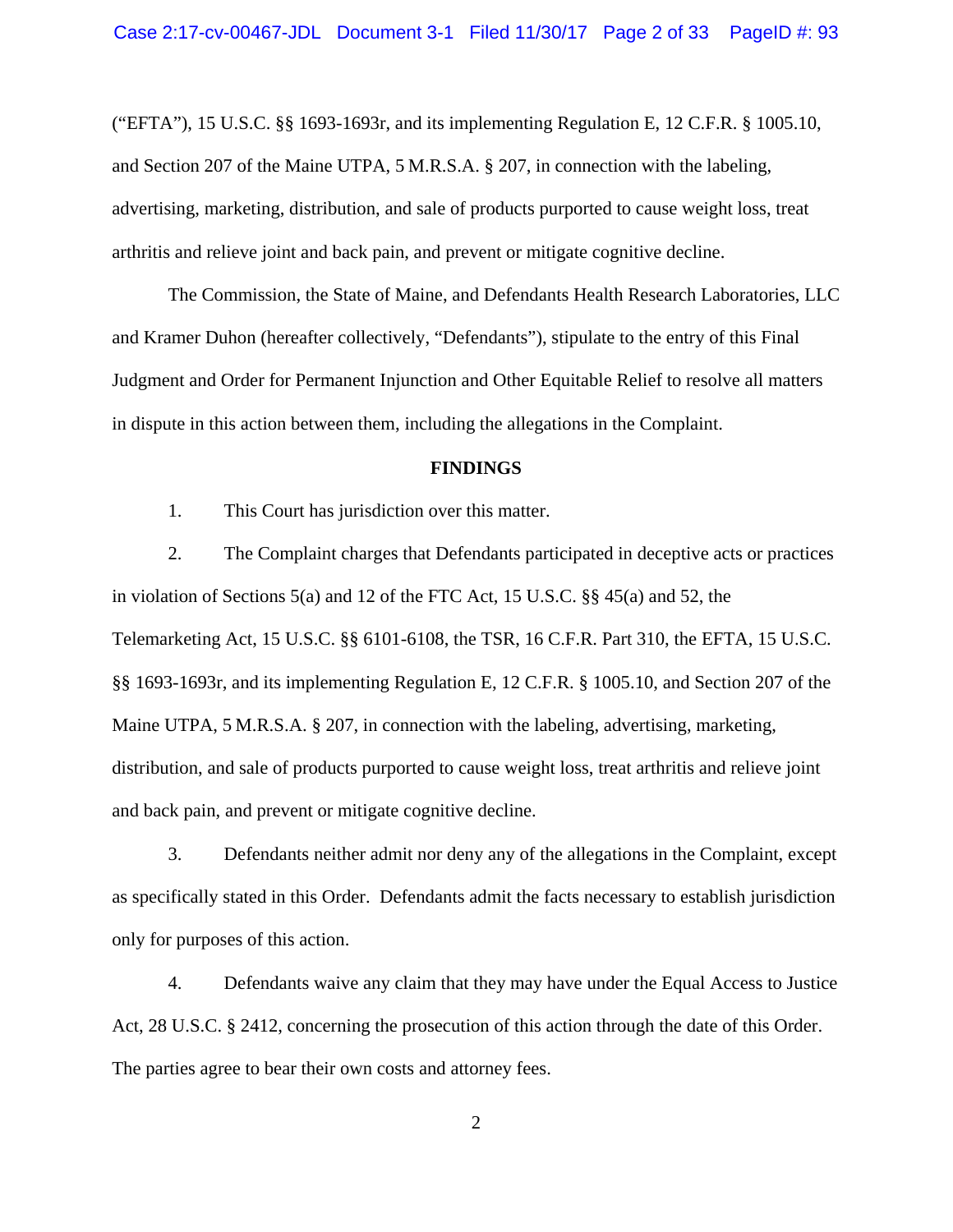5. Defendants and Plaintiffs waive all rights to appeal or otherwise challenge or contest the validity of this Order.

#### **DEFINITIONS**

For the purpose of this Order, the following definitions apply:

1. "**Charge**" or "**Charged**" means any attempt to collect money or other consideration from a consumer, including but not limited to causing billing information to be submitted for payment, including against the consumer's credit card, debit card, bank account, telephone bill, or other account.

2. "**Clear(ly) and Conspicuous(ly)**" means that a required disclosure is difficult to miss (*i.e.*, easily noticeable) and easily understandable by ordinary consumers, including in all of the following ways:

A. In any communication that is solely visual or solely audible, the disclosure must be made through the same means through which the communication is presented. In any communication made through both visual and audible means, such as a television advertisement, the disclosure must be presented simultaneously in both the visual and audible portions of the communication even if the representation requiring the disclosure is made in only one means;

B. A visual disclosure, by its size, contrast, location, the length of time it appears, and other characteristics, must stand out from any accompanying text or other visual elements so that it is easily noticed, read, and understood;

C. An audible disclosure, including by telephone or streaming video, must be delivered in a volume, speed, and cadence sufficient for ordinary consumers to easily hear and understand it;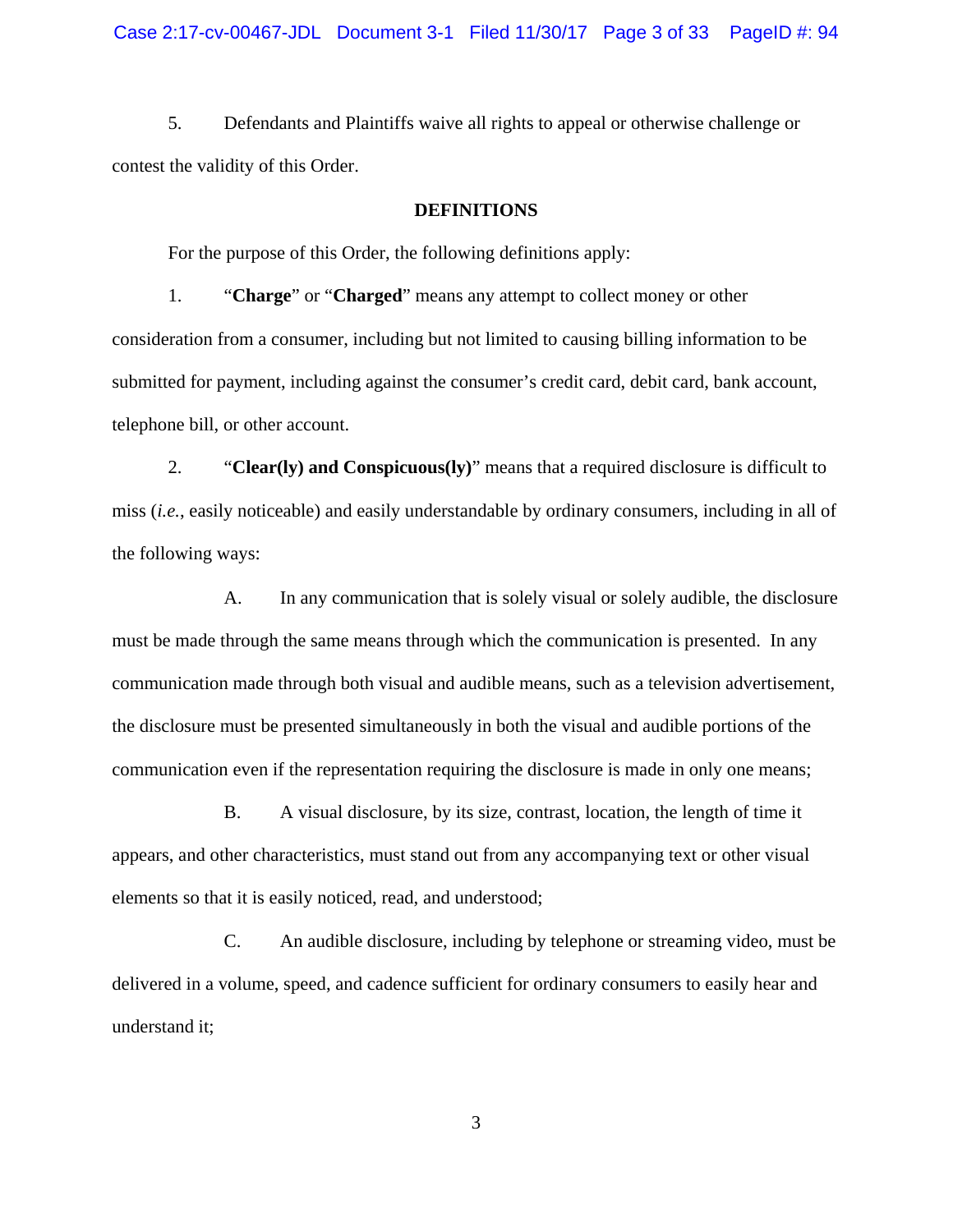D. In any communication using an interactive electronic medium, such as the Internet or software, the disclosure must be unavoidable;

E. The disclosure must use diction and syntax understandable to ordinary consumers and must appear in each language in which the representation that requires the disclosure appears;

F. The disclosure must comply with these requirements in each medium through which it is received, including all electronic devices and face-to-face communications;

G. The disclosure must not be contradicted or mitigated by, or inconsistent with, anything else in the communication; and

H. When the representation or sales practice targets a specific audience, such as children, the elderly, or the terminally ill, "ordinary consumers" includes reasonable members of that group.

3. "**Close Proximity**" means that the disclosure is very near the triggering representation. For example, a disclosure made through a hyperlink, pop-up, interstitial, or other similar technique is not in close proximity to the triggering representation.

4. "**Corporate Defendant**" means Health Research Laboratories, LLC, and its successors and assigns.

 5. "**Covered Product**" means any Dietary Supplement, Food, or Drug, including BioTherapex and NeuroPlus.

6. "**Defendants**" means the Individual Defendant and the Corporate Defendant, individually, collectively, or in any combination.

7. "**Dietary Supplement**" means: (1) any product labeled as a dietary supplement or otherwise represented as a dietary supplement; or (2) any pill, tablet, capsule, powder, softgel,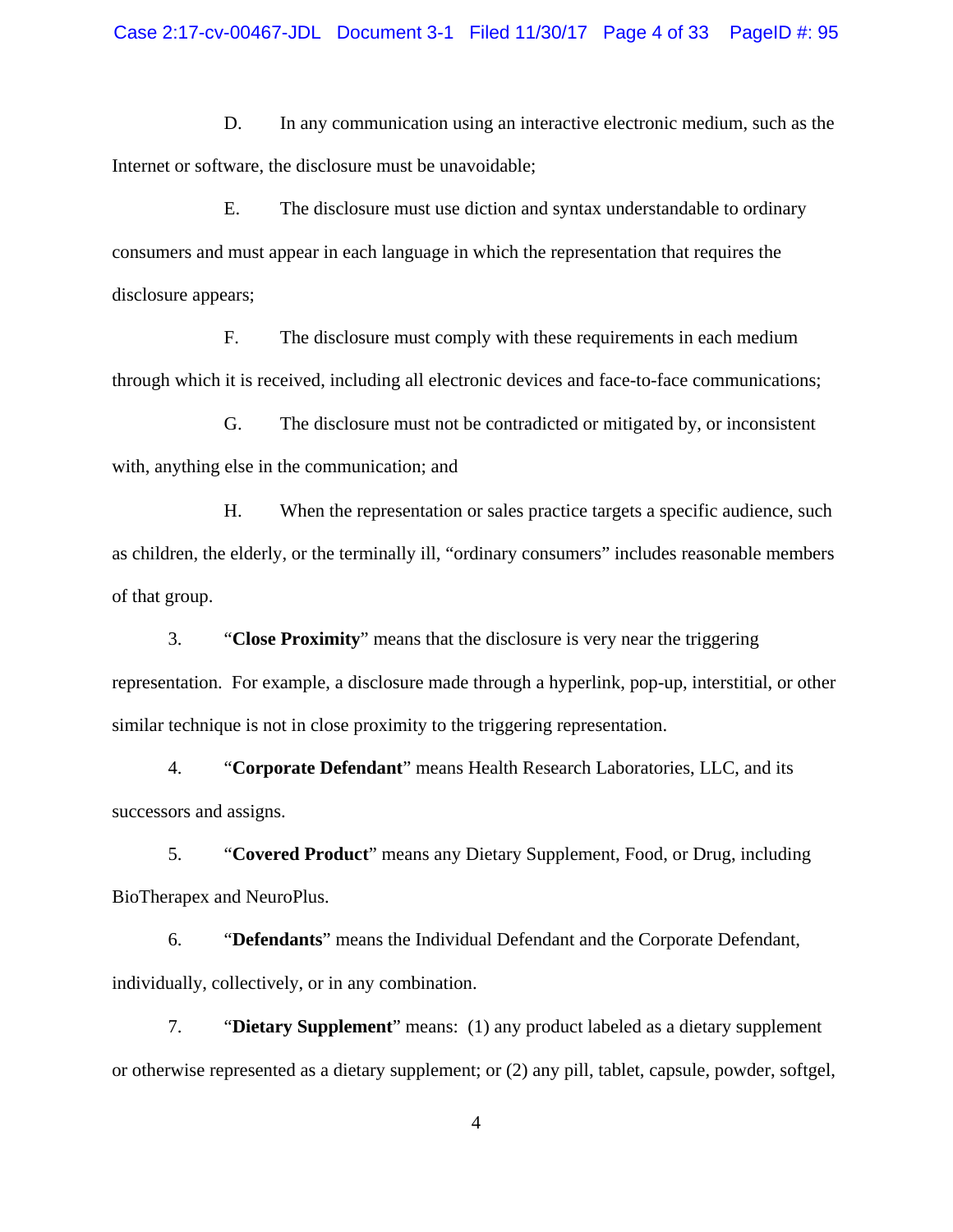gelcap, liquid, or other similar form containing one or more ingredients that are a vitamin, mineral, herb or other botanical, amino acid, probiotic, or other dietary substance for use by humans to supplement the diet by increasing the total dietary intake, or a concentrate, metabolite, constituent, extract, or combination of any ingredient described above, that is intended to be ingested, and is not represented to be used as a conventional food or as a sole item of a meal or the diet.

8. "**Drug**" means: (1) articles recognized in the official United States Pharmacopoeia, official Homoeopathic Pharmacopoeia of the United States, or official National Formulary, or any supplement to any of them; (2) articles intended for use in the diagnosis, cure, mitigation, treatment, or prevention of disease in humans or other animals; (3) articles (other than food) intended to affect the structure or any function of the body of humans or other animals; and (4) articles intended for use as a component of any article specified in (1), (2), or (3); but does not include devices or their components, parts, or accessories.

 9. "**Essentially Equivalent Product**" means a product that contains the identical ingredients, except for inactive ingredients (*e.g.*, binders, colors, fillers, excipients), in the same form and dosage, and with the same route of administration (*e.g.*, orally, sublingually), as the Covered Product; *provided that* the Covered Product may contain additional ingredients if reliable scientific evidence generally accepted by experts in the field indicates that the amount and combination of additional ingredients is unlikely to impede or inhibit the effectiveness of the ingredients in the Essentially Equivalent Product.

10. "**Food**" means: (1) any article used for food or drink for humans or other animals; (2) chewing gum; and (3) any article used for components of any such article.

11. "**Including**" means including but not limited to.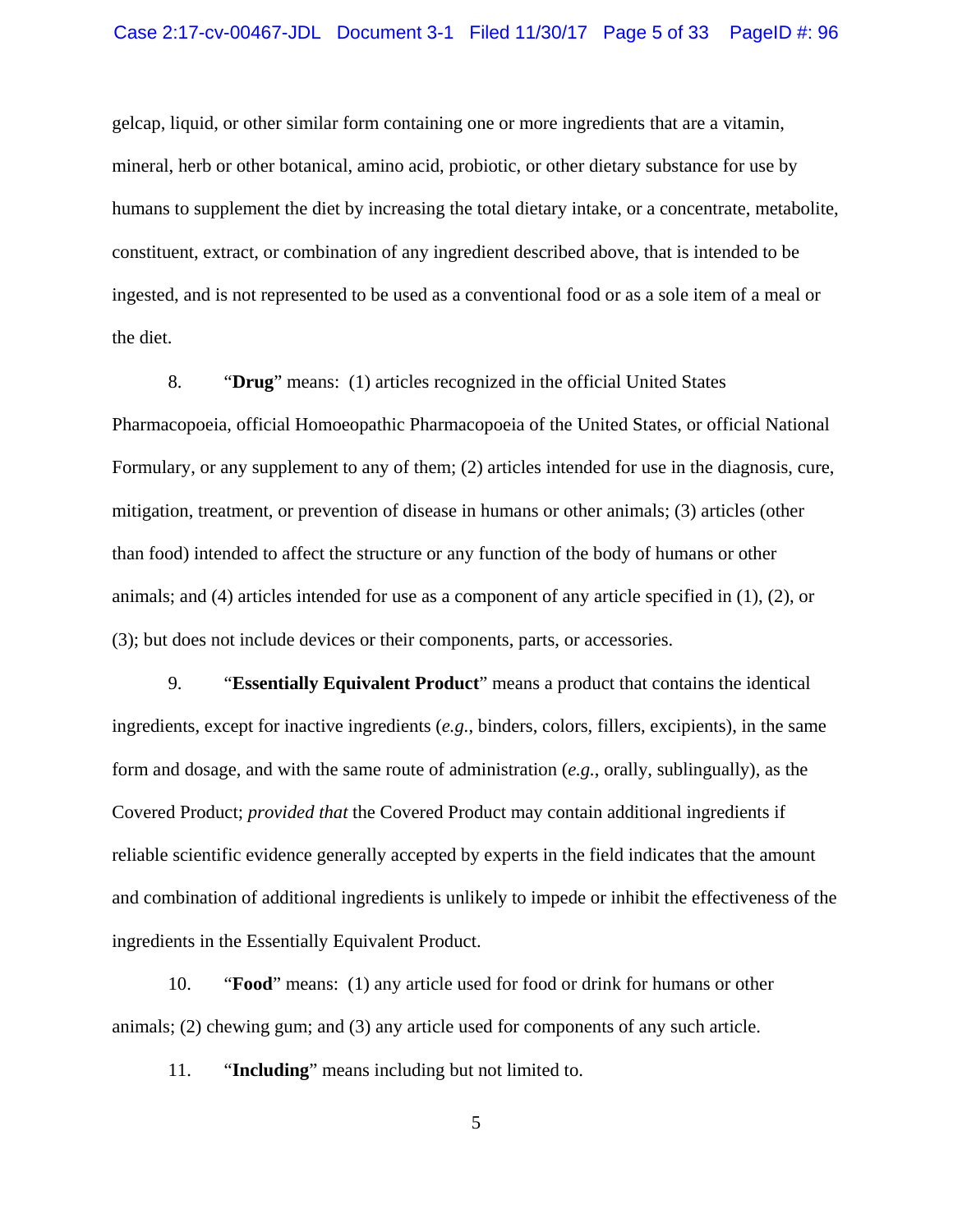# 12. "**Individual Defendant**" means Kramer Duhon.

13. "**Negative Option Feature**" means, in an offer or agreement to sell or provide any good, program, or service, a provision under which the consumer's silence or failure to take an affirmative action to reject a good, program, or service, or to cancel the agreement, is interpreted by the seller or provider as acceptance or continuing acceptance of the offer.

 14. "**Person**" means a natural person, an organization, or other legal entity, including a corporation, partnership, sole proprietorship, limited liability company, association, cooperative, or any other group or combination acting as an entity.

 15. "**Preauthorized Electronic Fund Transfer**" as defined by the Electronic Fund Transfer Act, 15 U.S.C. § 1693a(10), means an electronic fund transfer authorized in advance to recur at substantially regular intervals.

#### **I.**

## **BANNED WEIGHT-LOSS CLAIMS**

**IT IS HEREBY ORDERED** that Defendants, Defendants' officers, agents, employees, and all other persons in active concert or participation with any of them, who receive actual notice of this Order, whether acting directly or indirectly, in connection with the manufacturing, labeling, advertising, promotion, offering for sale, sale, or distribution of any Dietary Supplement, over-the-counter Drug, patch, cream, wrap, or other product worn on the body or rubbed into the skin, are permanently restrained and enjoined from representing, or assisting others in representing, in any manner, expressly or by implication, including through the use of a product name, endorsement, depiction, illustration, trademark, or trade name, that such product:

A. Causes weight loss of two pounds or more a week for a month or more without dieting or exercise;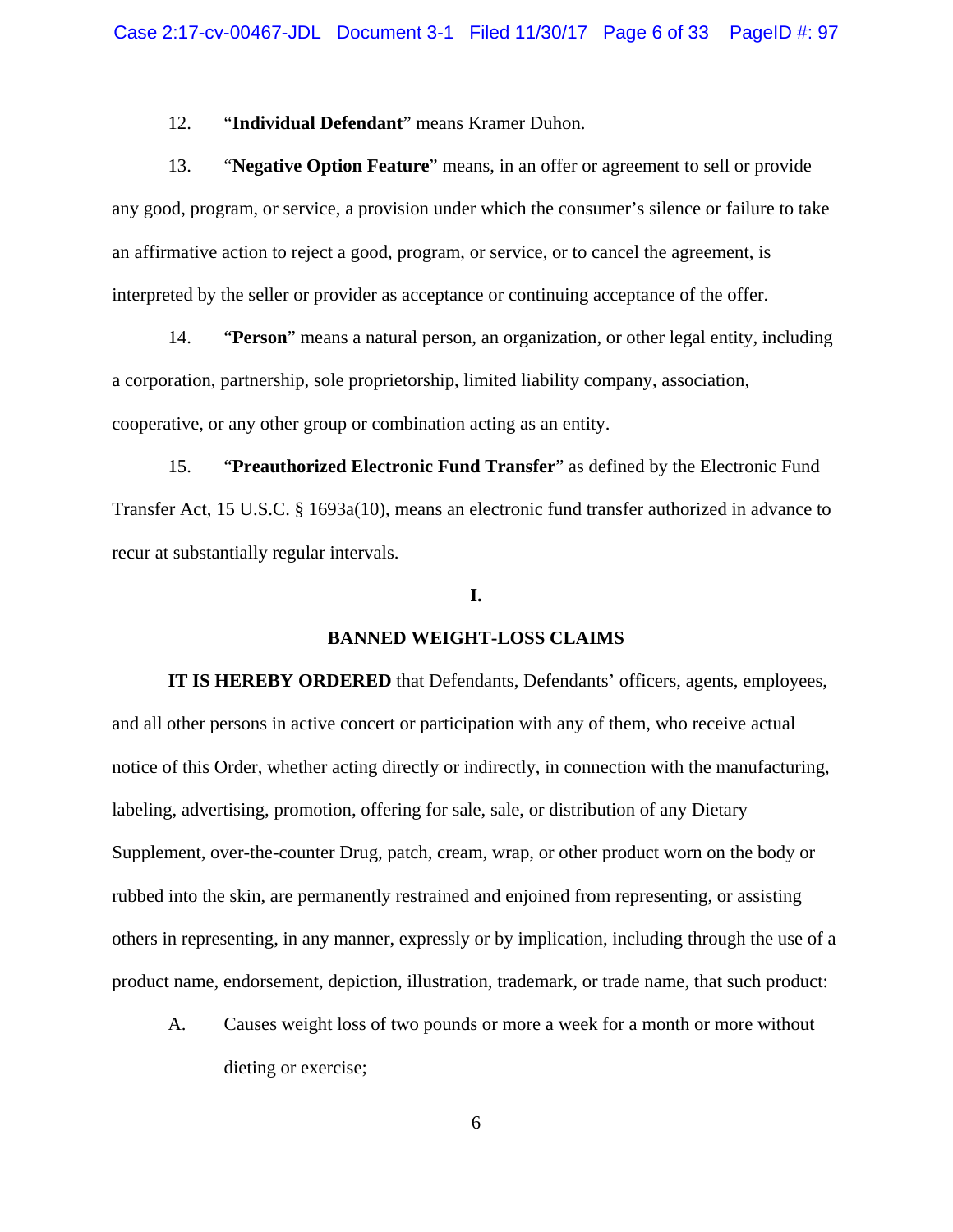- B. Causes substantial weight loss no matter what or how much the consumer eats;
- C. Causes permanent weight loss;
- D. Blocks the absorption of fat or calories to enable consumers to lose substantial weight;
- E. Safely enables consumers to lose more than three pounds per week for more than four weeks;
- F. Causes substantial weight loss for all users; or
- G. Causes substantial weight loss by wearing a product on the body or rubbing it into the skin.

# **II.**

# **PROHIBITED REPRESENTATIONS: OTHER WEIGHT-LOSS CLAIMS, JOINT-RELATED DISEASE CLAIMS, AND ALZHEIMER'S DISEASE, MEMORY, AND COGNITIVE PERFORMANCE CLAIMS**

**IT IS FURTHER ORDERED** that Defendants, Defendants' officers, agents, employees, and all other persons in active concert or participation with any of them, who receive actual notice of this Order, whether acting directly or indirectly, in connection with the manufacturing, labeling, advertising, promotion, offering for sale, sale, or distribution of any Covered Product, are permanently restrained and enjoined from making, or assisting others in making, expressly or by implication, including through the use of a product name, endorsement, depiction, or illustration, any representation, other than representations covered under the Section of this Order entitled Banned Weight-Loss Claims, that, in humans, such product:

- A. Causes or assists in causing weight loss, including any specific amount of weight loss;
- B. Causes or assists in causing fat loss, including any specific amount of fat loss;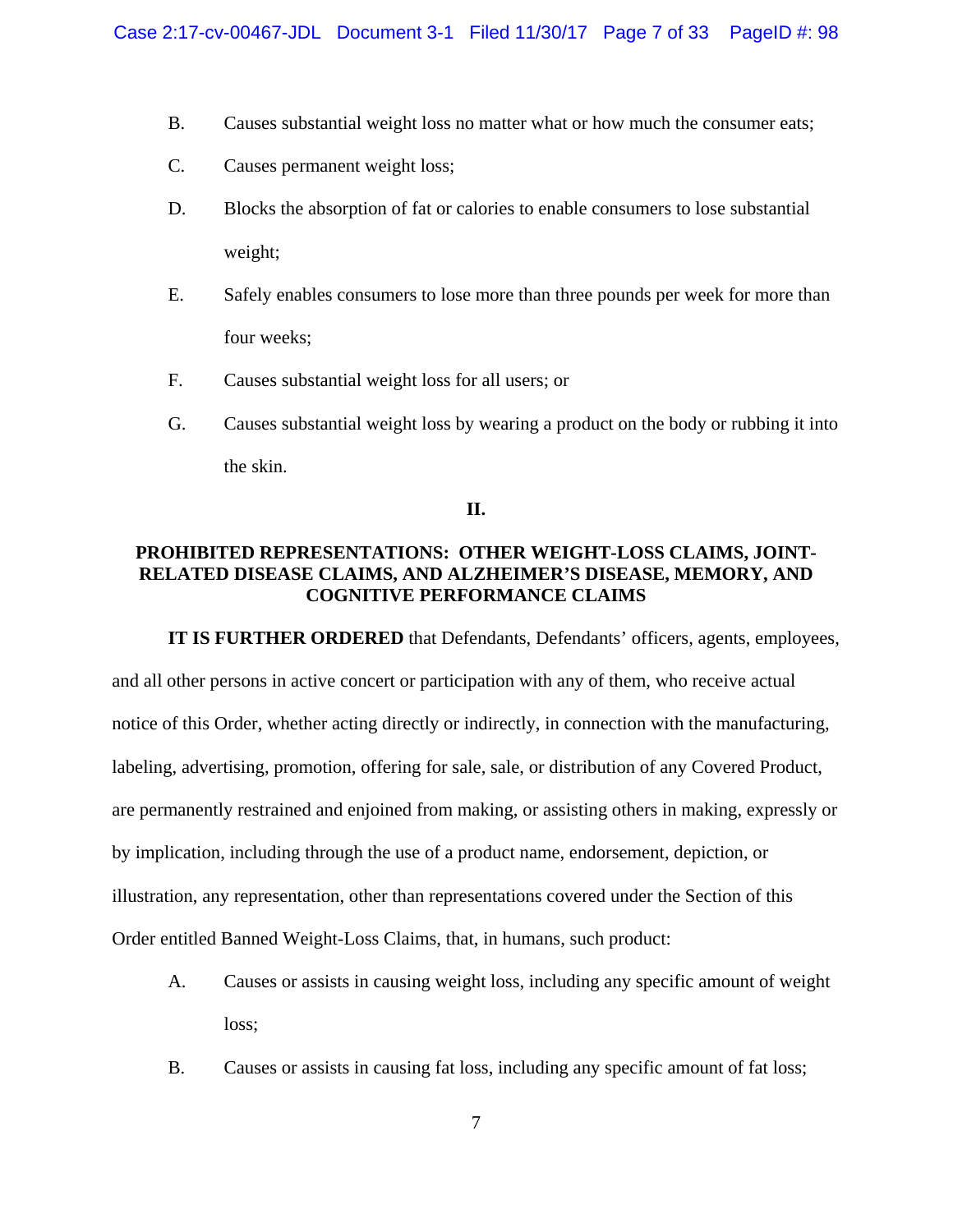- C. Treats or cures rheumatism, arthritis, or osteoarthritis;
- D. Relieves joint pain, back pain, or muscle pain;
- E. Protects the brain against Alzheimer's disease or dementia;
- F. Reverses memory loss;
- G. Improves memory, concentration, or cognitive performance; or
- H. Cures, mitigates, or treats any disease,

unless the representation is non-misleading and, at the time of making such representation, they possess and rely upon competent and reliable scientific evidence substantiating that the representation is true. For purposes of this Section, competent and reliable scientific evidence shall consist of human clinical testing of the Covered Product, or of an Essentially Equivalent Product, that is sufficient in quality and quantity based on standards generally accepted by experts in the relevant disease, condition, or function to which the representation relates, when considered in light of the entire body of relevant and reliable scientific evidence, to substantiate that the representation is true. Such testing must be: (1) randomized, double-blind, and placebocontrolled; and (2) conducted by researchers qualified by training and experience to conduct such testing. In addition, all underlying or supporting data and documents generally accepted by experts in the field as relevant to an assessment of such testing as described in the Section entitled Preservation of Records Relating to Competent and Reliable Human Clinical Tests or Studies must be available for inspection and production to Plaintiffs. Persons covered by this Section have the burden of proving that a product satisfies the definition of Essentially Equivalent Product.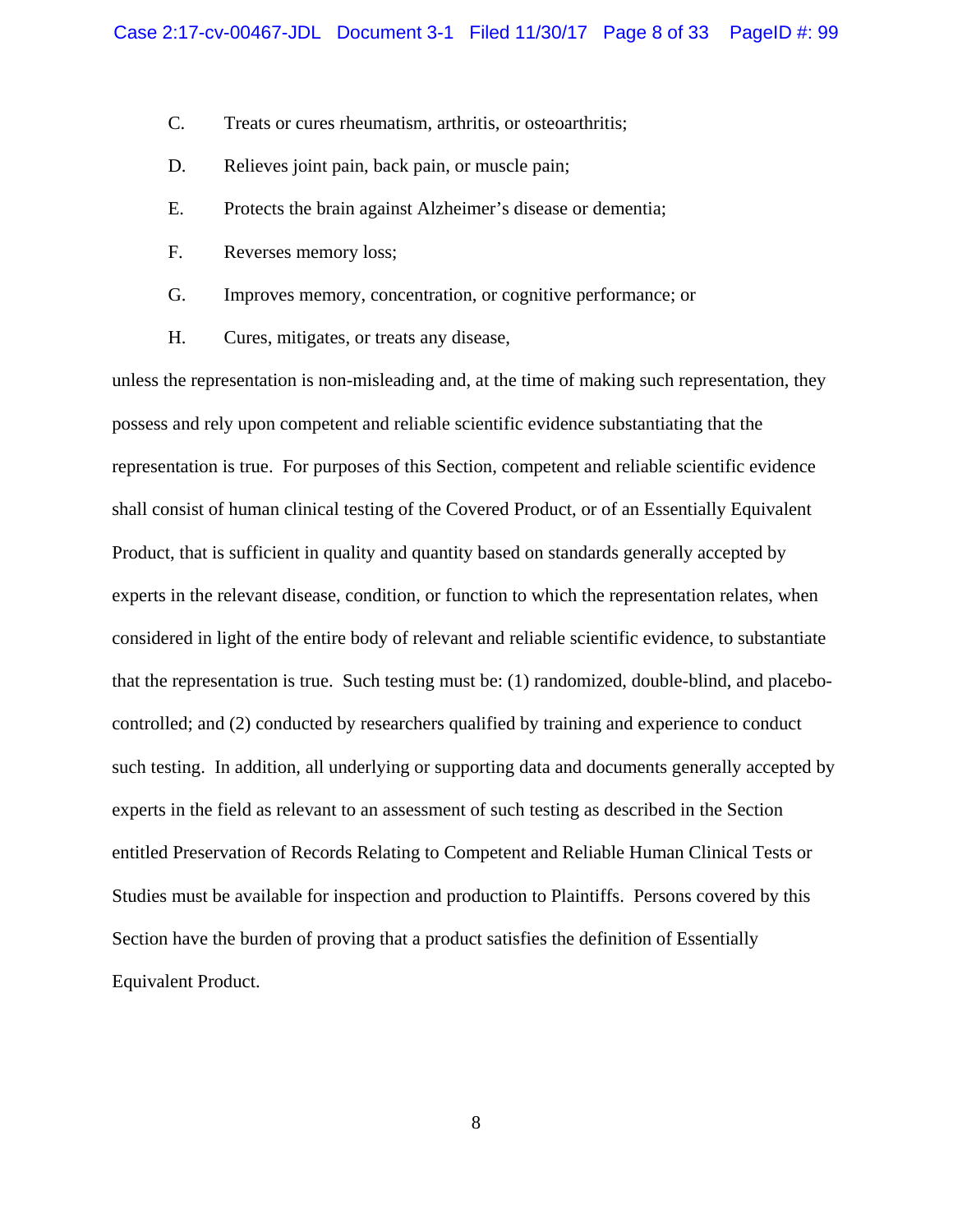**III.**

# **PROHIBITED REPRESENTATIONS: OTHER HEALTH-RELATED CLAIMS**

**IT IS FURTHER ORDERED** that Defendants, Defendants' officers, agents, and employees, and all other persons in active concert or participation with any of them, who receive actual notice of this Order, whether acting directly or indirectly, in connection with the manufacturing, labeling, advertising, promotion, offering for sale, sale, or distribution of any Covered Product, are permanently restrained and enjoined from making, or assisting others in making, expressly or by implication, including through the use of a product name, endorsement, depiction, or illustration, any representation about the health benefits, safety, performance, or efficacy of any Covered Product, other than representations covered under the Sections of this Order entitled Banned Weight-Loss Claims and Prohibited Representations: Other Weight-Loss Claims, Joint-Related Disease Claims, and Alzheimer's Disease, Memory, and Cognitive Performance Claims, unless the representation is non-misleading, and, at the time of making such representation, they possess and rely upon competent and reliable scientific evidence that is sufficient in quality and quantity based on standards generally accepted by experts in the relevant disease, condition, or function to which the representation relates, when considered in light of the entire body of relevant and reliable scientific evidence, to substantiate that the representation is true.

For purposes of this Section, competent and reliable scientific evidence means tests, analyses, research, or studies (1) that have been conducted and evaluated in an objective manner by experts in the relevant disease, condition, or function to which the representation relates; (2) that are generally accepted by such experts to yield accurate and reliable results; and (3) that are randomized, double-blind, and placebo-controlled human clinical testing of the Covered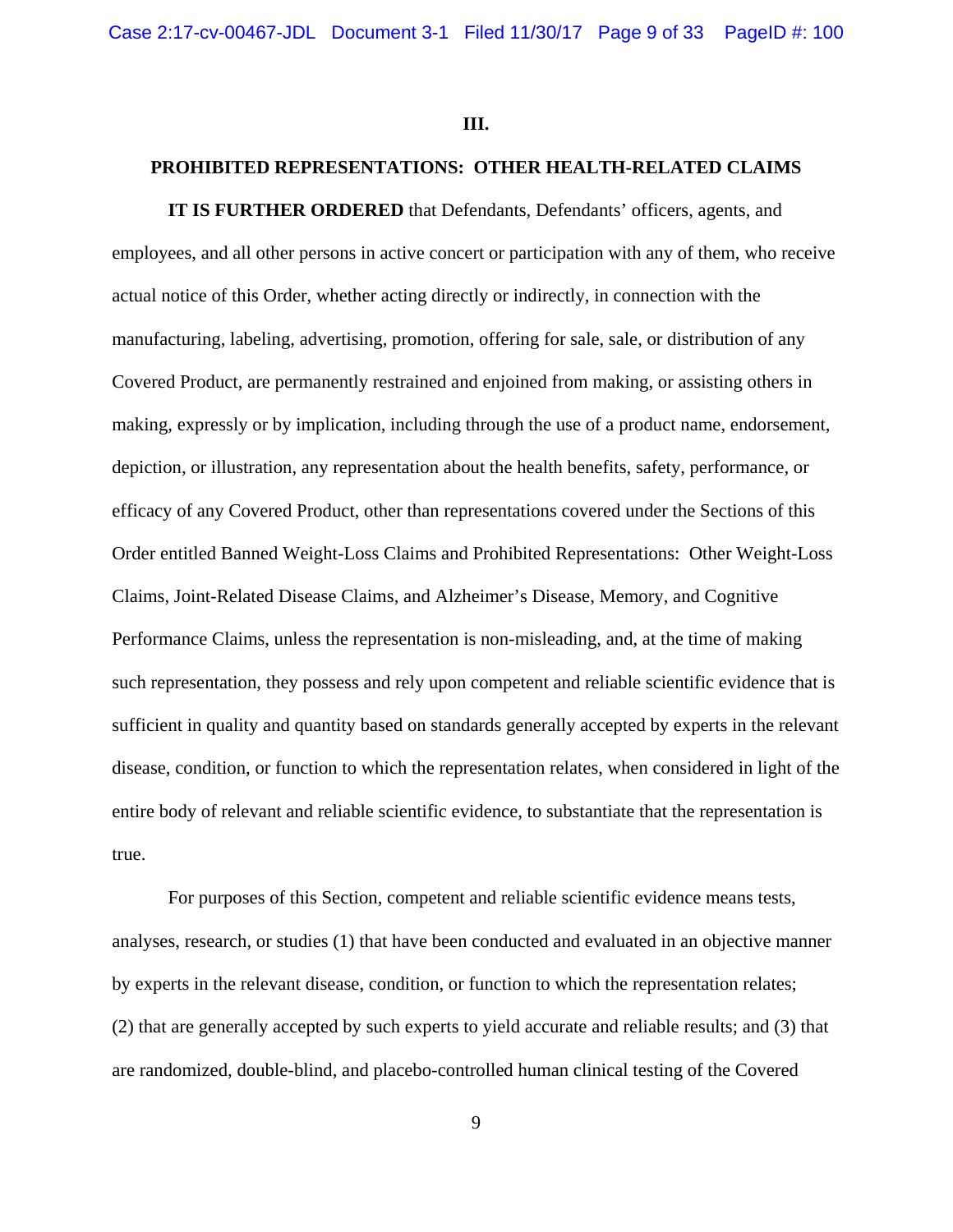Product, or of an Essentially Equivalent Product, when such experts would generally require such human clinical testing to substantiate that the representation is true. In addition, when such tests or studies are human clinical tests or studies, all underlying or supporting data and documents generally accepted by experts in the field as relevant to an assessment of such testing as set forth in the Section entitled Preservation of Records Relating to Competent and Reliable Human Clinical Tests or Studies must be available for inspection and production to Plaintiffs. Persons covered by this Section have the burden of proving that a product satisfies the definition of Essentially Equivalent Product.

#### **IV.**

# **PROHIBITED REPRESENTATIONS REGARDING TESTS, STUDIES, OR OTHER RESEARCH**

**IT IS FURTHER ORDERED** that Defendants, Defendants' officers, agents, employees, and all other persons in active concert or participation with any of them, who receive actual notice of this Order, whether acting directly or indirectly, in connection with the manufacturing, labeling, advertising, promotion, offering for sale, sale, or distribution of any Covered Product are permanently restrained and enjoined from misrepresenting, in any manner, expressly or by implication, including through the use of any product name, endorsement, depiction, or illustration:

- A. That any Covered Product is scientifically proven to protect the brain against Alzheimer's disease or dementia, reverse memory loss, or improve memory, concentration, or cognitive performance;
- B. That the performance or benefits of any Covered Product are scientifically or clinically proven or otherwise established; or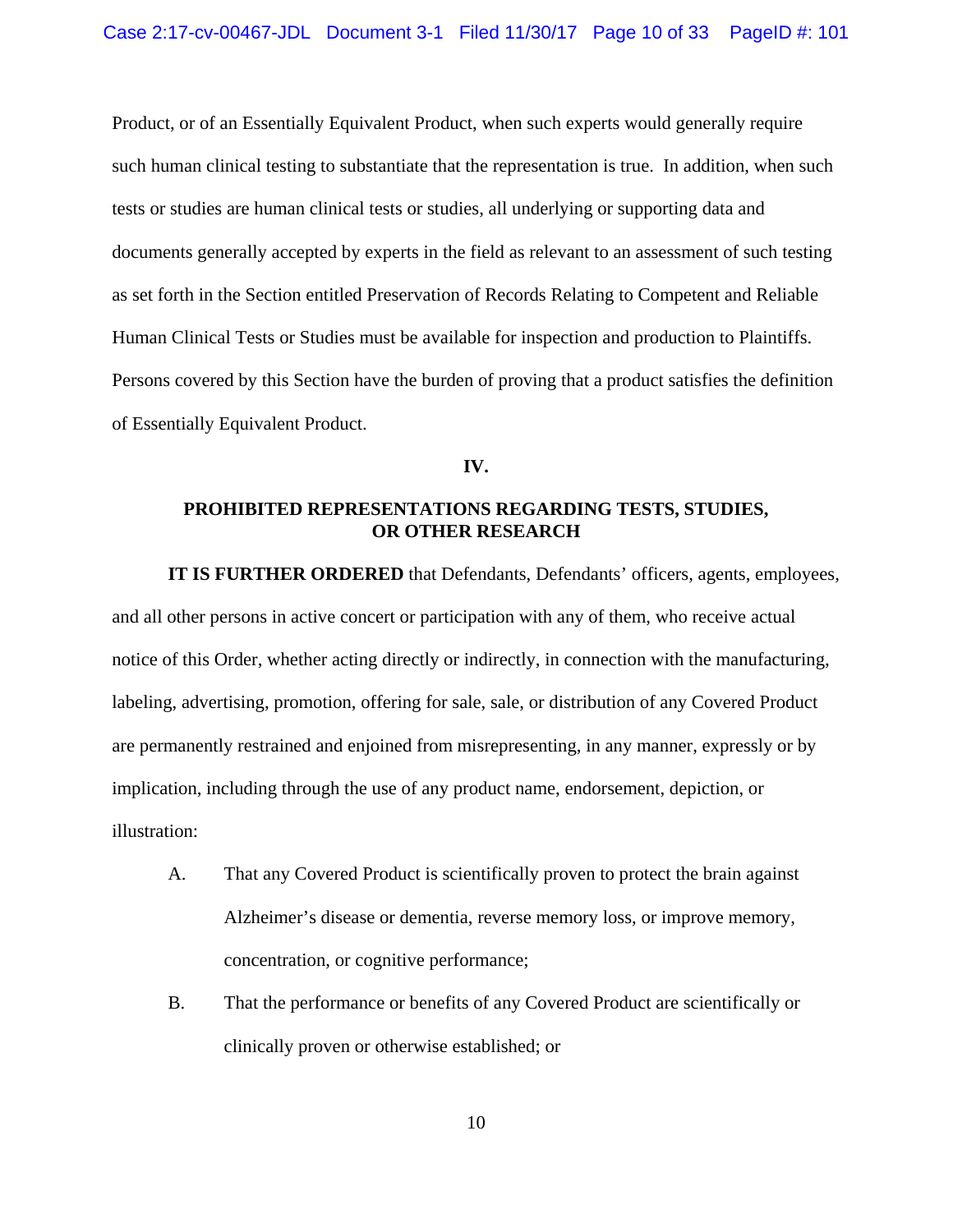C. The existence, contents, validity, results, conclusions, or interpretations of any test, study, or other research.

#### **V.**

#### **FDA-APPROVED CLAIMS**

**IT IS FURTHER ORDERED** that nothing in this Order prohibits Defendants,

Defendants' officers, agents, employees, or all other persons in active concert or participation with any of them from:

A. For any drug, making a representation that is approved in labeling for such drug under any tentative final or final monograph promulgated by the Food and Drug Administration, or under any new drug application approved by the Food and Drug Administration; and

B. For any product, making a representation that is specifically authorized for use in labeling for such product by regulations promulgated by the Food and Drug Administration pursuant to the Nutrition Labeling and Education Act of 1990 or permitted under Sections 303- 304 of the Food and Drug Administration Modernization Act of 1997.

#### **VI.**

# **PRESERVATION OF RECORDS RELATING TO COMPETENT AND RELIABLE HUMAN CLINICAL TESTS OR STUDIES**

**IT IS FURTHER ORDERED** that, with regard to any human clinical test or study ("test") upon which Defendants rely to substantiate any claim covered by this Order, Defendants shall secure and preserve all underlying or supporting data and documents generally accepted by experts in the field as relevant to an assessment of the test, including:

A. All protocols and protocol amendments, reports, articles, write-ups, or other accounts of the results of the test, and drafts of such documents reviewed by the test sponsor or any other person not employed by the research entity;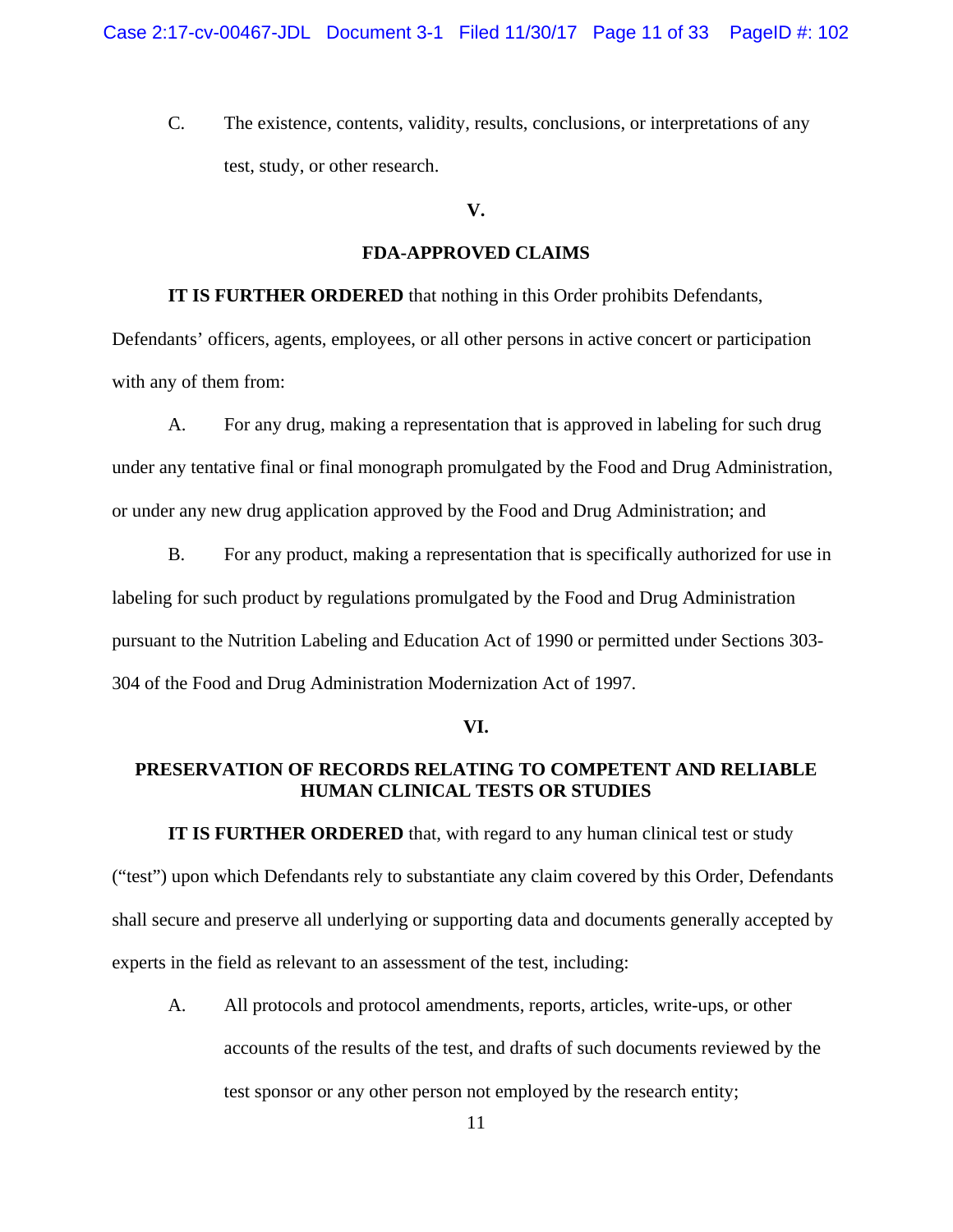- B. All documents referring or relating to recruitment; randomization; instructions, including oral instructions, to participants; and participant compliance;
- C. Documents sufficient to identify all test participants, including any participants who did not complete the test, and all communications with any participants relating to the test; all raw data collected from participants enrolled in the test, including any participants who did not complete the test; source documents for such data; any data dictionaries; and any case report forms;
- D. All documents referring or relating to any statistical analysis of any test data, including any pretest analysis, intent-to-treat analysis, or between-group analysis performed on any test data; and
- E. All documents referring or relating to the sponsorship of the test, including all communications and contracts between any sponsor and the test's researchers.

*Provided, however, the preceding preservation requirement does not apply to a reliably* reported test, unless the test was conducted, controlled, or sponsored, in whole or in part by: (1) any Defendant; (2) any Defendant's officers, agents, representatives, or employees; (3) any other person or entity in active concert or participation with any Defendant; (4) any person or entity affiliated with or acting on behalf of any Defendant; (5) any supplier of any ingredient contained in the product at issue to any of the foregoing or to the product's manufacturer; or (6) the supplier or manufacturer of such product.

For purposes of this Section, "reliably reported test" means a report of the test has been published in a peer-reviewed journal, and such published report provides sufficient information about the test for experts in the relevant field to assess the reliability of the results.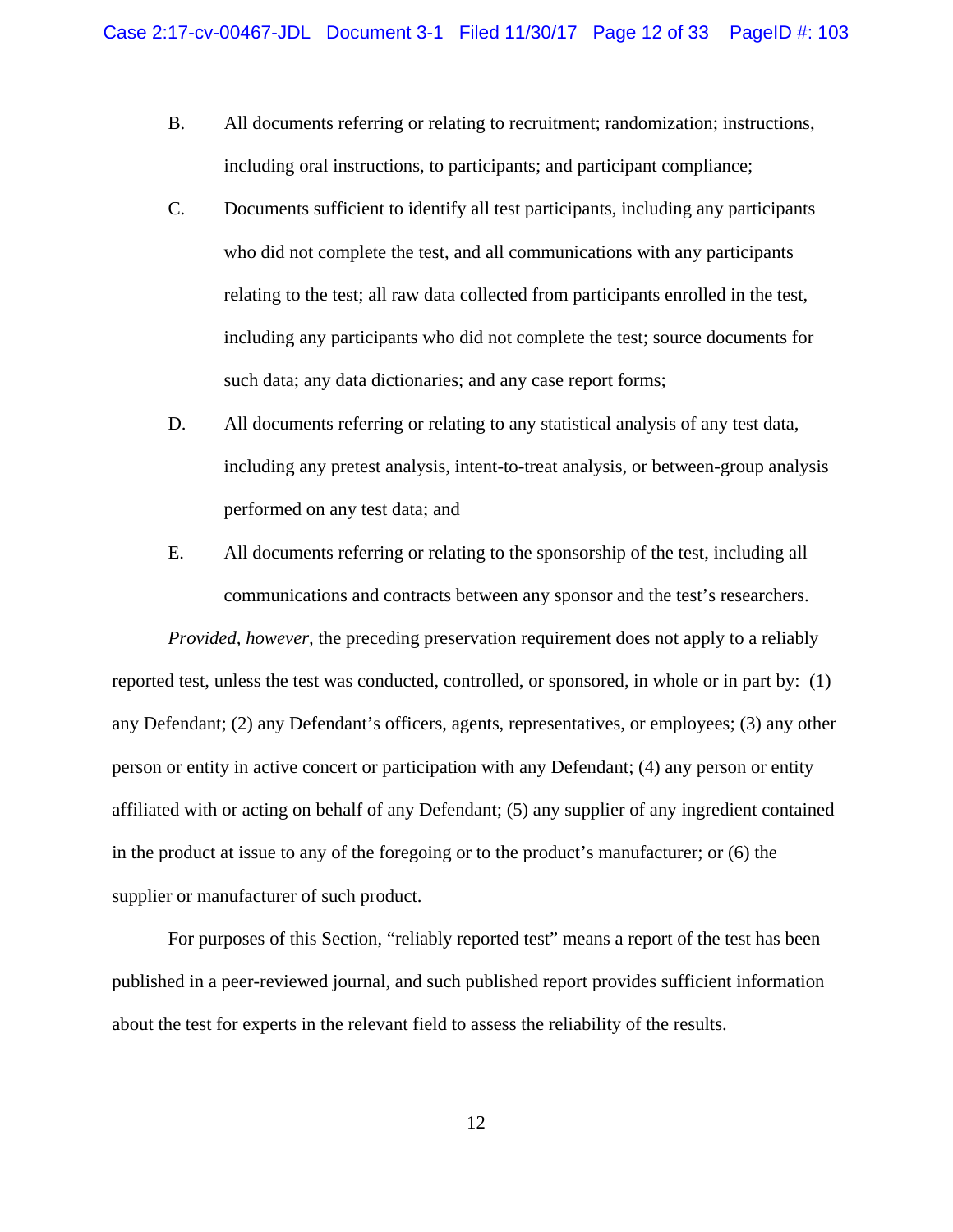For any test conducted, controlled, or sponsored, in whole or in part, by Defendants, Defendants must establish and maintain reasonable procedures to protect the confidentiality, security, and integrity of any personal information collected from or about participants. These procedures must be documented in writing and must contain administrative, technical, and physical safeguards appropriate to Corporate Defendant's size and complexity, the nature and scope of Defendants' activities, and the sensitivity of the personal information collected from or about the participants.

# **VII.**

# **PROHIBITED REPRESENTATIONS RELATED TO ENDORSEMENTS**

**IT IS FURTHER ORDERED** that Defendants, Defendants' officers, agents, employees, and all other persons in active concert or participation with any of them, who receive actual notice of this Order, whether acting directly or indirectly, in connection with the manufacturing, labeling, advertising, promotion, offering for sale, sale, or distribution of any Covered Product, are permanently restrained and enjoined from misrepresenting, in any manner, expressly or by implication, including through the use of any good or service name, endorsement, depiction, or illustration, that:

- A. Any person is an expert with respect to the endorsement message provided by that person;
- B. Purported consumers who appear in advertising obtained a reported result through use of those goods or services; and
- C. Experts are providing their objective, independent opinions regarding the efficacy of any good or service.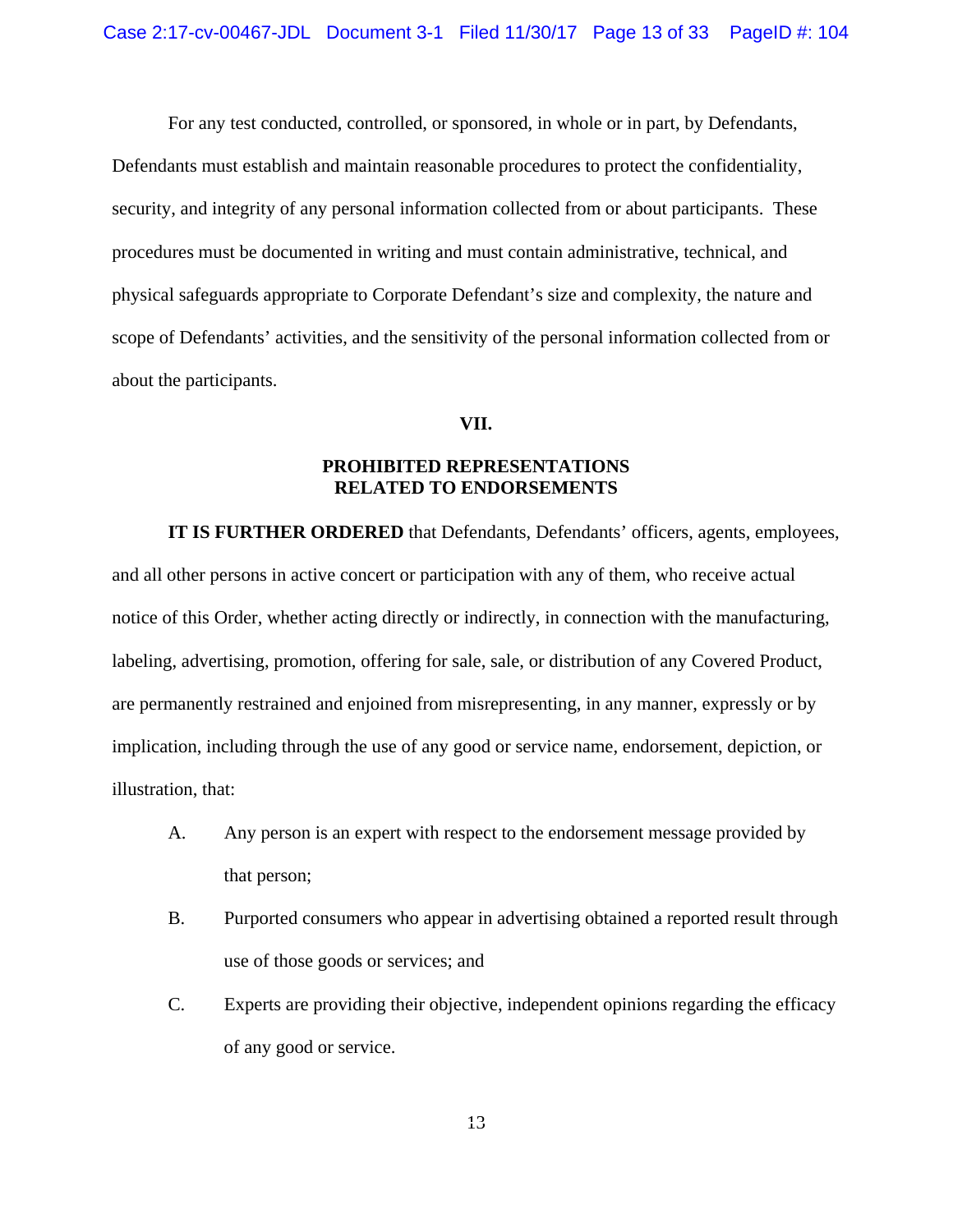# **VIII.**

# **OTHER PROHIBITED MISREPRESENTATIONS**

**IT IS FURTHER ORDERED** that Defendants, Defendants' officers, agents, employees, and all other persons in active concert or participation with any of them, who receive actual notice of this Order, whether acting directly or indirectly, in connection with the advertising, marketing, promotion, offering for sale, sale, or distribution of any good or service, are permanently restrained and enjoined from misrepresenting, or assisting others in misrepresenting, expressly or by implication:

- A. That consumers are receiving a money-back guarantee, a free trial offer, a riskfree trial offer, a free gift, or a bonus;
- B. The total cost to purchase, receive, or use the good or service, including shipping, handling, processing, and any additional financial obligations that may be incurred as a result of accepting the free product, service, or offer;
- C. The timing or manner of any Charge or bill;
- D. Any material restrictions, limitations, or conditions to purchase, receive, or use the good or service;
- E. Any material aspect of the performance, efficacy, nature, or central characteristics of the good or service;
- F. To the extent applicable, that customs duties or taxes may be assessed by the relevant taxing authority; and
- G. Any material aspect of the nature or terms of a refund, return, cancellation, exchange, or repurchase policy for the good or service, including the deadline (by date or frequency) by which the consumer must act.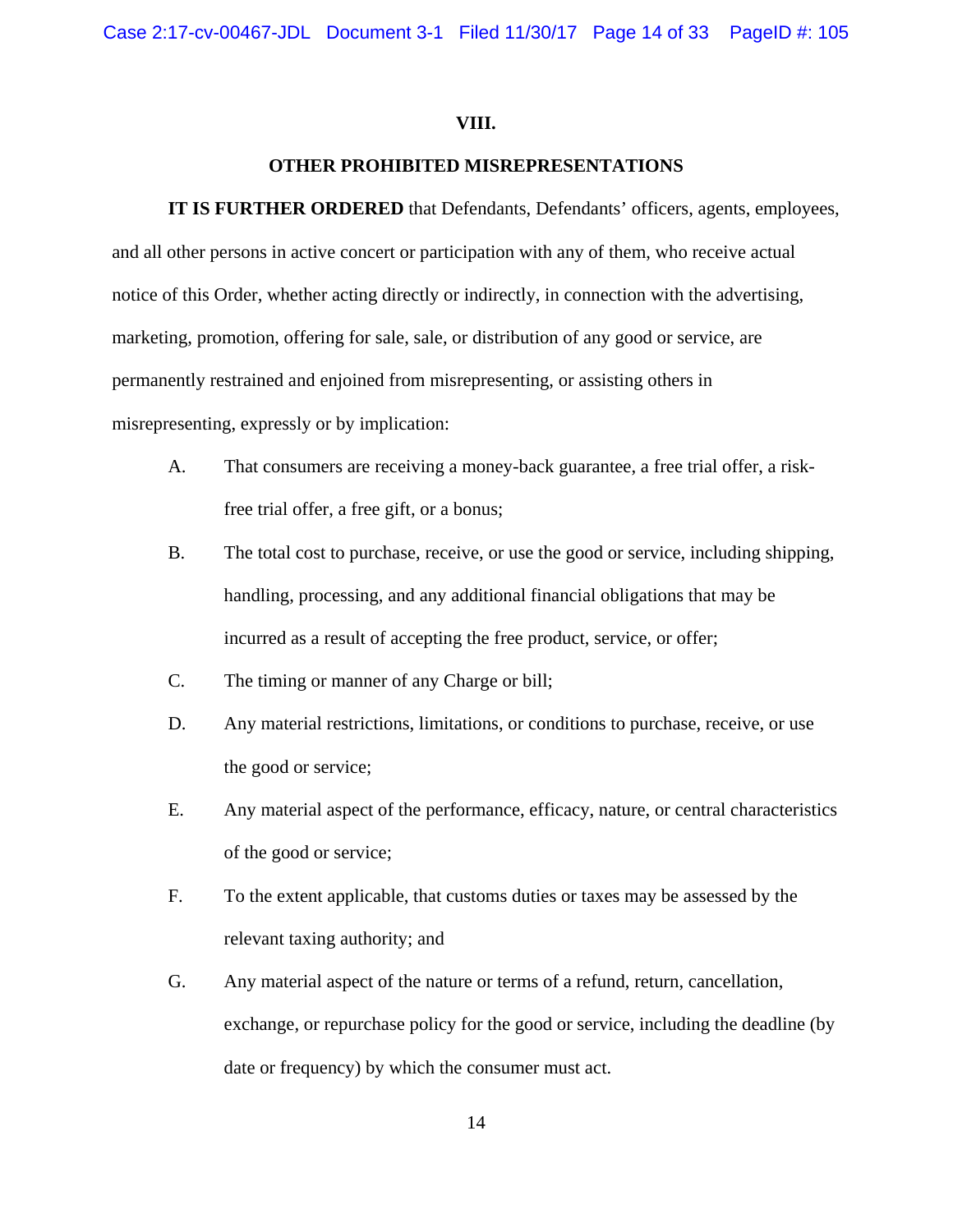#### **IX.**

## **REQUIRED DISCLOSURES**

**IT IS FURTHER ORDERED** that, in connection with the advertising, marketing, promotion, offering for sale, sale, or distribution of any good or service, Defendants and their officers, agents, employees, and all other persons in active concert or participation with any of them who receive actual notice of this Order, whether acting directly or indirectly, are permanently restrained and enjoined from:

A. Failing to Clearly and Conspicuously disclose, or assisting others in failing to Clearly and Conspicuously disclose, before consumers are asked to reveal billing information such as account number or to consent to any purchase in connection with any claim that a good or service is offered on a "free," "risk-free," "trial," "no obligation," "reduced," discounted basis, or words of similar import, the following material terms and conditions of any offer:

- 1. In Close Proximity to such claim, the total cost to purchase, or receive, or use any good or service that is the subject of the sales offer, including shipping, handling, and processing;
- 2. The amount, timing, and manner of payment of all fees, Charges, or other amounts that a consumer will be Charged or billed, and any additional financial obligations that may be incurred as a result of accepting the free product, service, or offer; and
- 3. The terms and conditions of any refund, cancellation, exchange, or purchase policy or policies, including the specific steps and means by which such requests must be submitted, and the telephone number, email address, web address, or street address to which such requests must be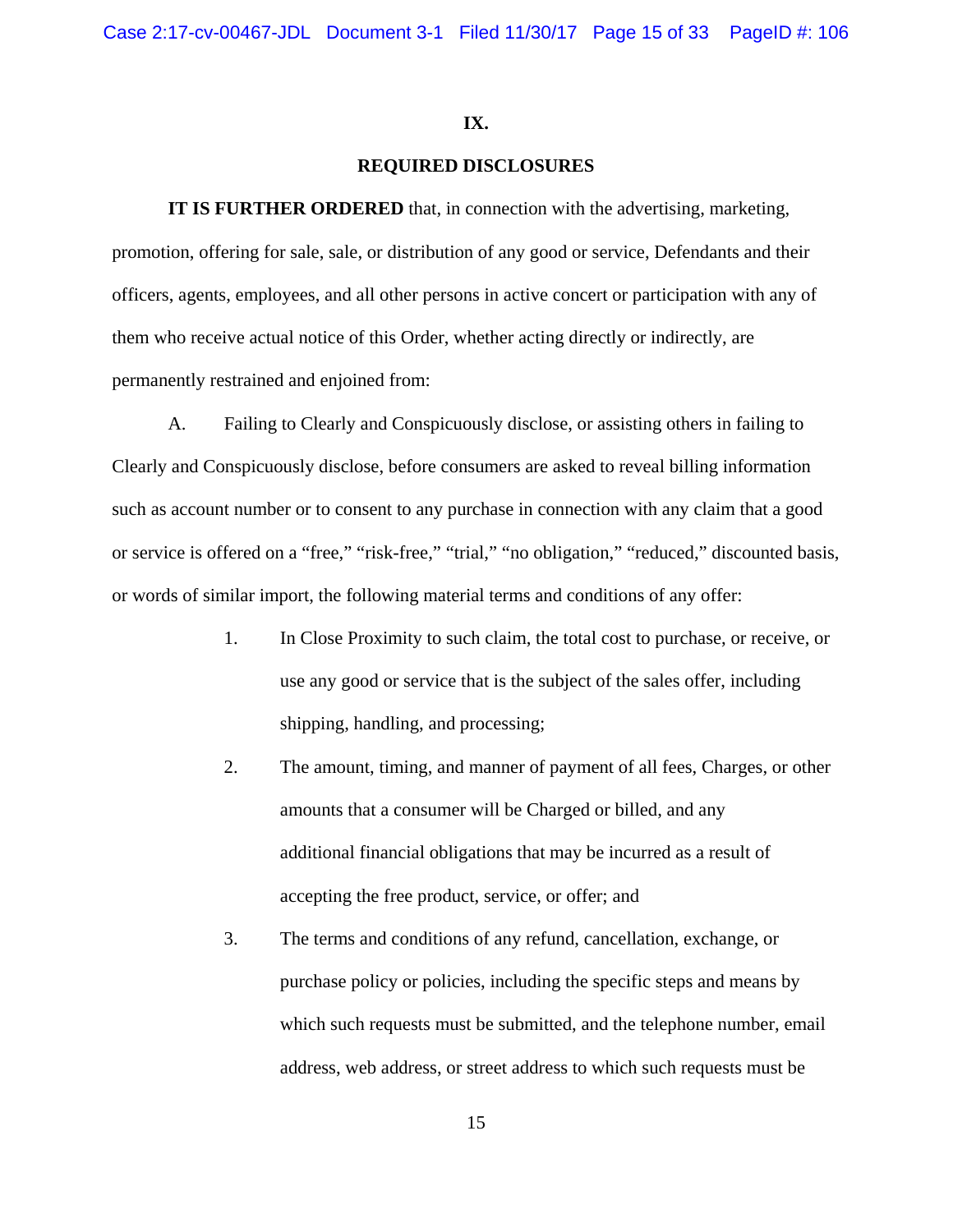directed, including the deadline (by date or frequency) by which the consumer must act, and, if there is a policy of not making refunds, cancellations, exchanges, or repurchases, a statement regarding this policy; and

B. Obtaining, or assisting others in obtaining, billing information such as account number from a consumer for any transaction involving a good or service that includes a Negative Option Feature, without first disclosing Clearly and Conspicuously, and in Close Proximity to where a consumer provides billing information:

- The extent to which the consumer must take affirmative action(s) to avoid 1. The extent to which the consumer must take affirmative action(s) to avoid any Charges: a) for the offered good or service, b) of an increased amount after any trial or promotional period ends, and c) on a recurring basis;
- 2. The total cost (or range of costs) the consumer will be Charged (including Charges; shipping, handling, and processing), the date the initial Charge will be submitted for payment, and, if applicable, the frequency of such Charges unless the consumer timely takes affirmative steps to prevent or stop such
	- 3. The deadline(s) (by date or frequency) by which the consumer must affirmatively act in order to stop all recurring Charges, whether such recurring charges are refundable and, if so, the terms and conditions of any refund policy;
	- 4. The name of the seller or provider of the good or service and, if the name of the seller or provider will not appear on billing statements, the billing descriptor that will appear on such statements;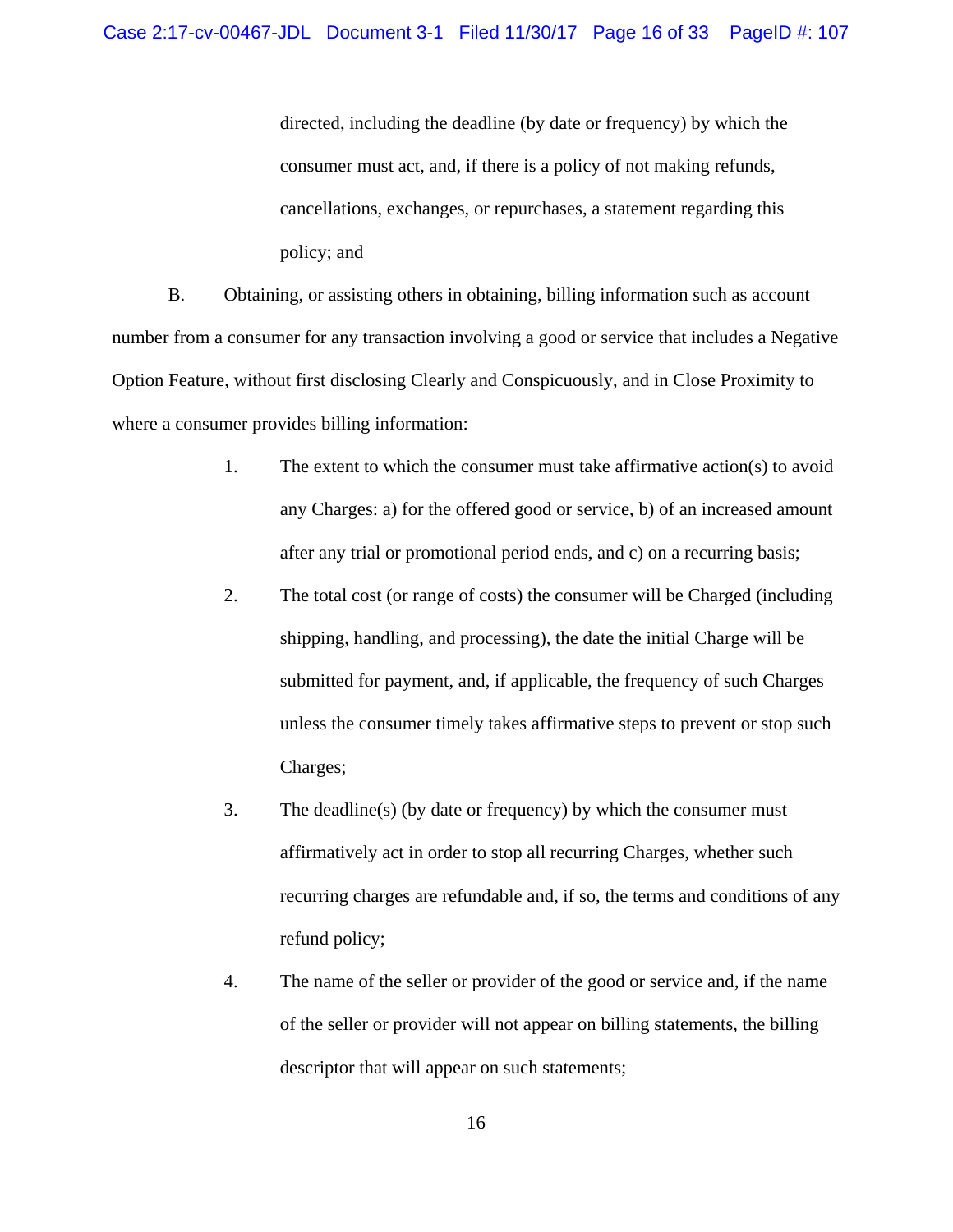- 5. A description of the good or service;
- 6. Any Charge or cost for which the consumer is responsible in connection with the cancellation of an order or the return of a good; and
- 7. The mechanism to stop any recurring Charges.

In addition, for any transaction involving a sale of a good or service to a consumer through a Negative Option Feature, within 10 days after the date of the sale, Defendants must send the consumer written confirmation of the transaction, either by email or first class mail, according to the consumer's preference, which is identified as a written confirmation in the email subject line or on the outside of the envelope. Such written confirmation must include Clear and Conspicuous disclosure of all the information required by this Subsection IX.B(1)-(7) above, and must specify the procedures by which consumers can cancel or obtain a refund if a refund is offered.

## **X.**

#### **EXPRESS INFORMED CONSENT**

**IT IS FURTHER ORDERED** that Defendants, Defendants' officers, agents,

employees, and all other persons in active concert or participation with any of them, who receive actual notice of this Order, whether acting directly or indirectly, in connection with the advertising, marketing, promotion, offering for sale, sale, or distribution of any good or service, are permanently restrained and enjoined from using billing information to obtain payment from a consumer, unless, prior to using such billing information to obtain payment, they obtain the express informed consent of the consumer.

A. For all written offers with a Negative Option Feature (including over the Internet or other web-based applications or services), a consumer's express informed consent must be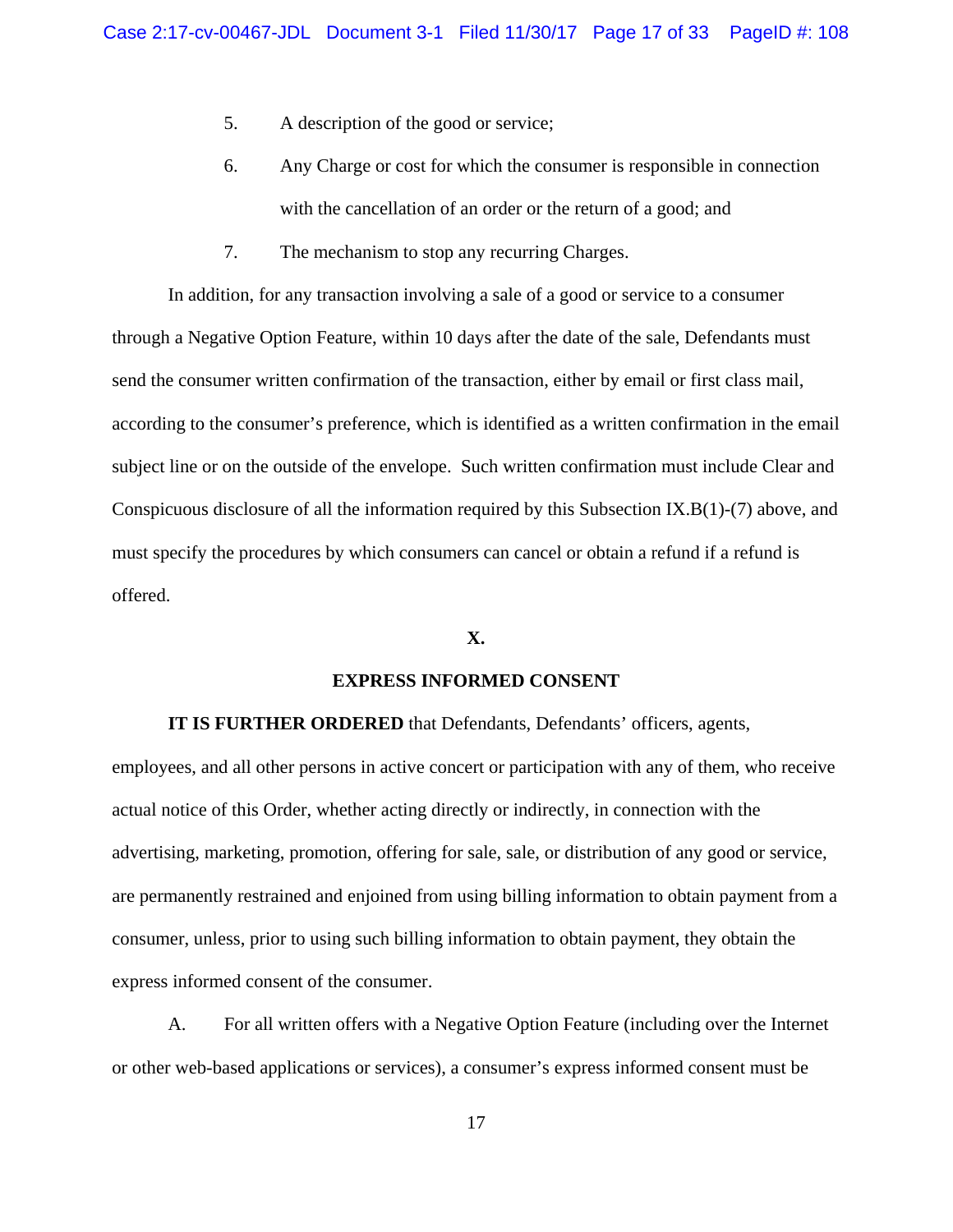obtained, prior to Defendants' obtaining any billing information from consumers, through a check box, signature, or other substantially similar method, that consumers must affirmatively select or sign to accept the Negative Option Feature. Immediately adjacent to such check box, signature, or substantially similar method, Defendants must disclose all costs associated with the Negative Option Feature, including shipping, handling, and processing, that the consumer is agreeing to pay such costs, the length of any trial period, and the date by which consumers must cancel to avoid being Charged. This disclosure must contain no additional information and must be Clear and Conspicuous in relation to any other information provided on the page relating to costs, risks, or obligations associated with any Negative Option Feature, including any terms referring to "free," "trial," and "processing fee."

B. For all oral offers including a Negative Option Feature, Defendants must, in addition to disclosing the information identified in the Section entitled Required Disclosures, and prior to obtaining any billing information such as account number from a consumer, obtain affirmative and unambiguous oral confirmation that the consumer:

- 1. Consents to authorizing payment for any goods or services, including shipping, handling, and processing;
- 2. Understands that the transaction includes a Negative Option Feature; and
- 3. Understands the specific affirmative steps the consumer must take to prevent further Charges.

Defendants must maintain for 3 years from the date of each transaction an unedited voice recording of the entire transaction, including the prescribed statements set out in the Section entitled Required Disclosures. Each recording must be retrievable by date and by the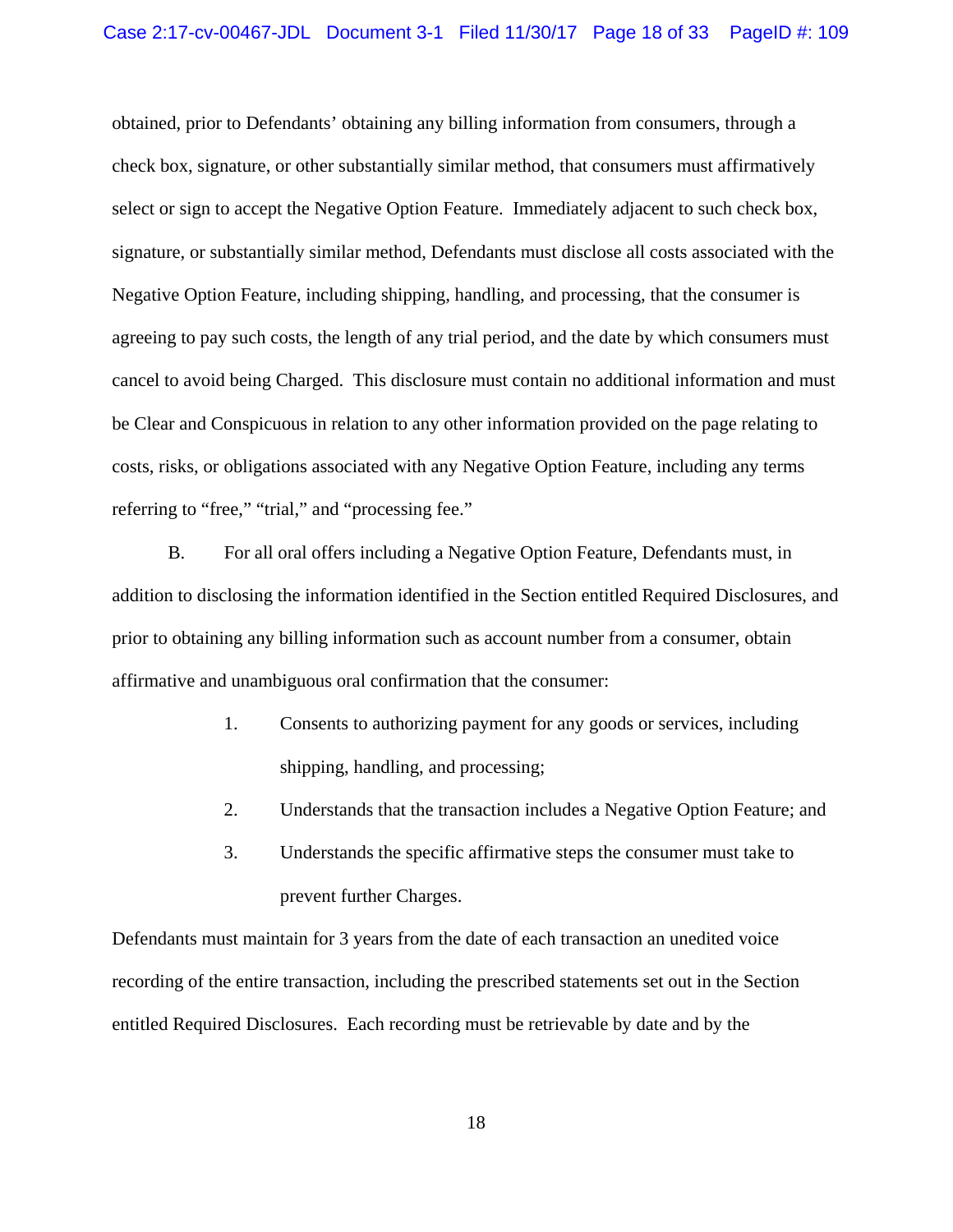consumer's name, telephone number, or billing information and must be provided upon request and without Charge to the consumer, the consumer's bank, or any law enforcement entity.

# **XI.**

## **PROHIBITIONS CONCERNING REFUNDS AND CANCELLATIONS**

**IT IS FURTHER ORDERED** that Defendants, Defendants' officers, agents, employees, and all other persons in active concert or participation with any of them, who receive actual notice of this Order, whether acting directly or indirectly, in connection with the advertising, marketing, promotion, offering for sale, sale, or distribution of any good or service, are permanently restrained and enjoined from:

A. Failing to honor a refund, return, or cancellation request that complies with any policy to make refunds or allow returns or cancellations; and

B. Failing to provide a simple mechanism for a consumer to immediately stop any recurring Charge for such good or service, at least one of which is as simple and easy to use as the mechanism the consumer used to initiate the Charges.

- 1. For consumers who entered into the agreement to purchase a good or service including a Negative Option Feature over the Internet or through other web-based applications or services, Defendants must provide a mechanism for consumers to stop the recurring Charge over the Internet or through such other web-based application or service.
- 2. For consumers who entered into the agreement to purchase a good or service including a Negative Option Feature through an oral offer and acceptance, Defendants must maintain a telephone number through which the consumer can easily cancel the good or service, seek a refund for past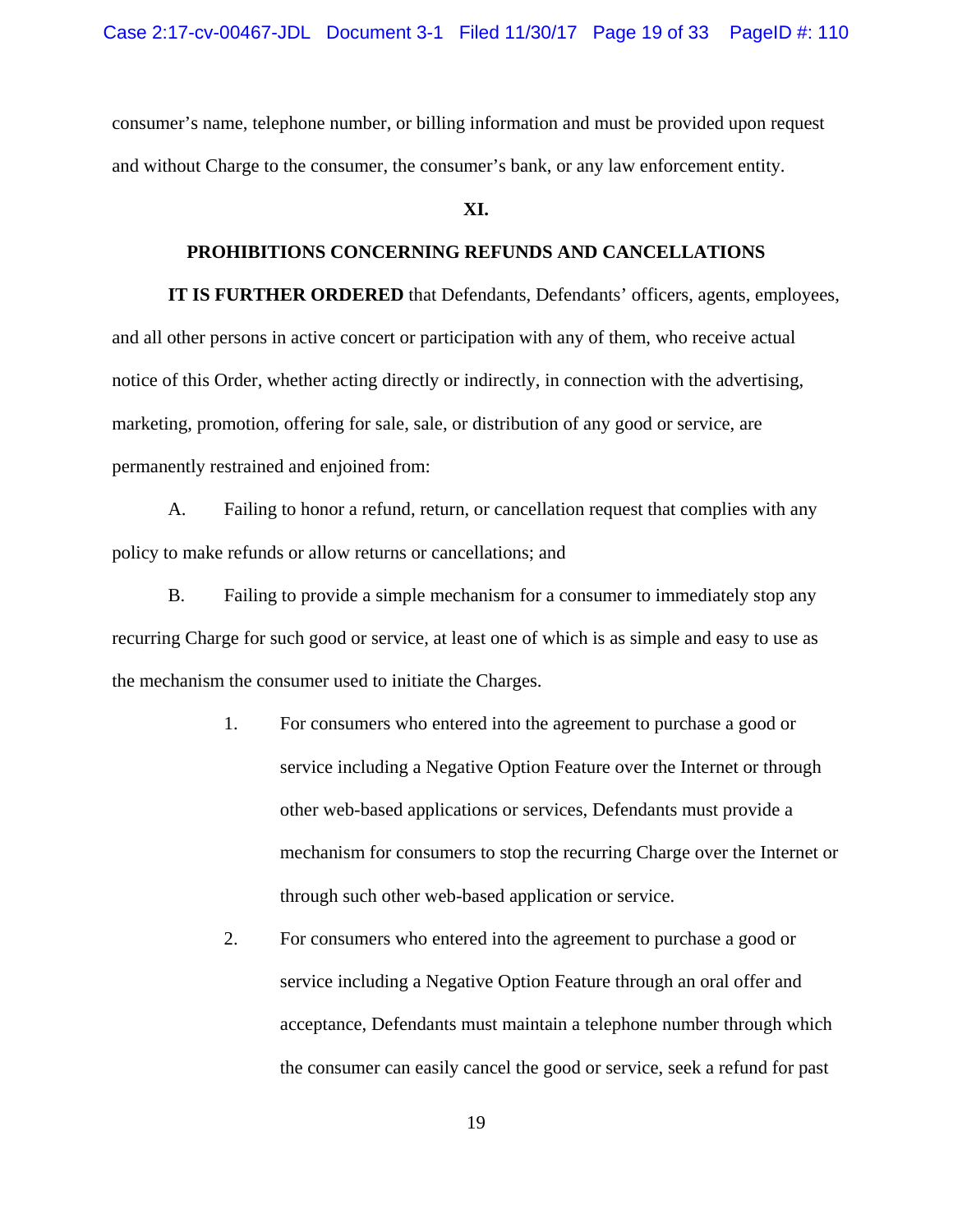Charges where such refund is offered, and immediately stop all further Charges. Defendants must answer all calls to this telephone number during normal business hours.

#### **XII.**

# **COMPLIANCE WITH THE ELECTRONIC FUND TRANSFER ACT**

**IT IS FURTHER ORDERED** that Defendants, Defendants' officers, agents, employees, and all other persons in active concert or participation with any of them, who receive actual notice of this Order, whether acting directly or indirectly, in connection with the advertising, marketing, promotion, offering for sale, sale, or distribution of any good or service, are permanently restrained and enjoined, in connection with any person who purchases any good or service subsequent to the date of this Order, and who uses a debit card or other means of electronic fund transfer, from:

A. Failing to obtain written authorization for Preauthorized Electronic Fund Transfers from a consumer's account before initiating any Preauthorized Electronic Fund Transfer, as required by Section 907(a) of the Electronic Fund Transfer Act, 15 U.S.C. § 1693e(a), and Section 1005.10(b) of Regulation E, 12 C.F.R. § 1005.10(b), as more fully set out in Section 1005.10 of the Consumer Financial Protection Bureau's Official Staff Commentary to Regulation E, 12 C.F.R. § 1005, Supp. I; and

B. Failing to maintain procedures reasonably adapted to avoid an unintentional failure to obtain written authorization for a Preauthorized Electronic Fund Transfer, as required in Section 1005.10 of the Consumer Financial Protection Bureau's Official Staff Commentary to Regulation E, 12 C.F.R. § 1005, Supp. I.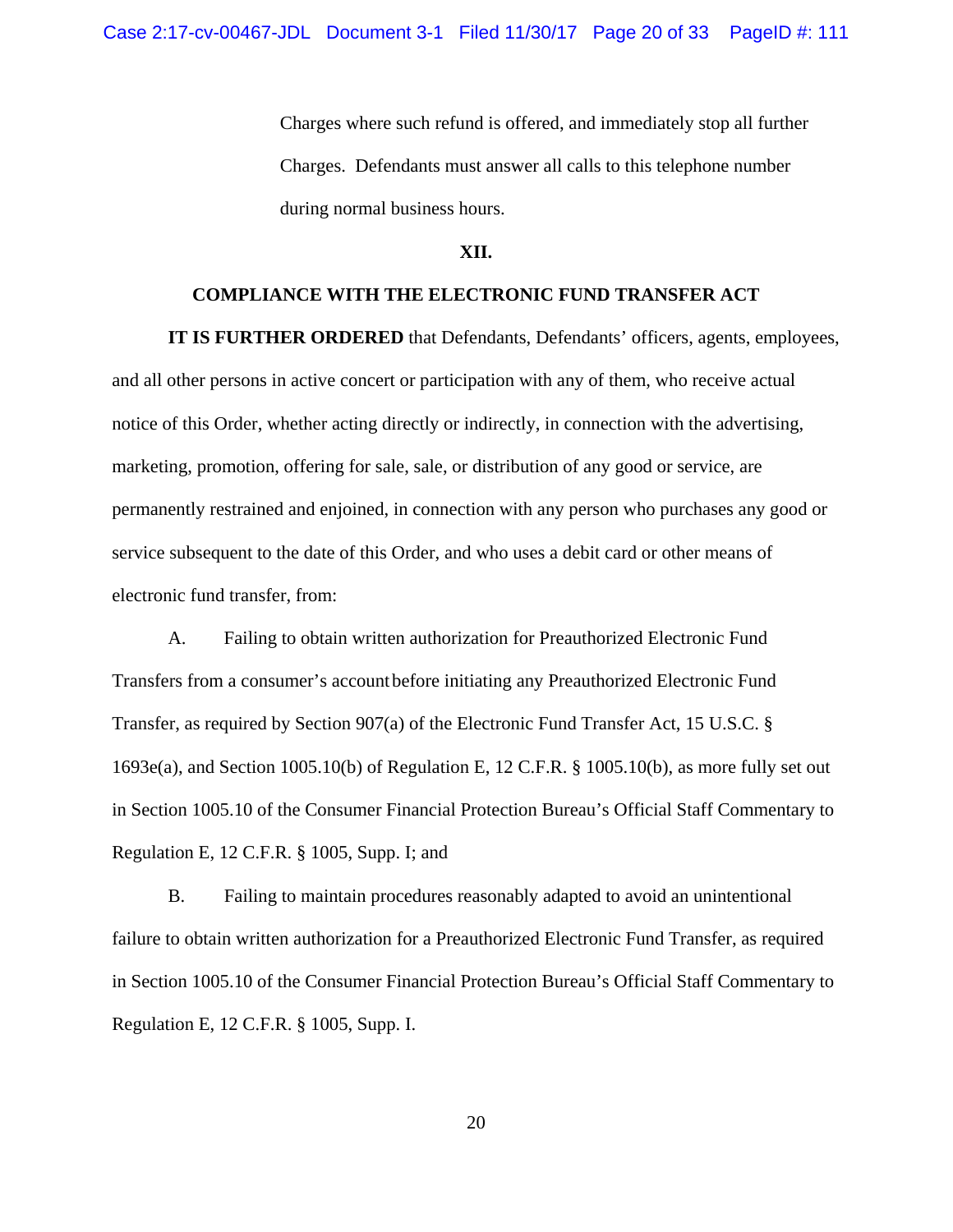Case 2:17-cv-00467-JDL Document 3-1 Filed 11/30/17 Page 21 of 33 PageID #: 112

#### **XIII.**

# **MONETARY JUDGMENT AND CONSUMER REDRESS IT IS FURTHER ORDERED** that:

A. Judgment in the amount of \$3,700,514 is hereby entered in favor of the Commission against Defendants, jointly and severally, as equitable monetary relief.

B. Defendants are ordered to pay to the Commission \$800,000. Defendants stipulate that they have posted \$450,000 into the escrow account of their undersigned counsel for no purpose other than payment to the Commission. Defendants will remit the balance of \$350,000 to the escrow account of their undersigned counsel prior to submission of this Order to the Court for approval. The escrowed funds shall be paid to the Commission within 7 days of the Court's entry of this Order and shall be transferred in accordance with the wire transfer instructions previously provided to counsel by a representative of the Commission.

C. Upon satisfaction of the obligations described in Subsection B above, the remainder of the judgment as to the Defendants shall be suspended subject to Subsections E and F below.

D. In the event of default of any obligation to make payments under this Order, including, but not limited to, failure to pay \$800,000 to the Commission pursuant to Section B, above, interest shall accrue as computed pursuant to 28 U.S.C. § 1961(a) from the date of default to the date of payment. In the event such default continues for 10 calendar days beyond the date any payments are due, the entire judgment amount of \$3,700,514 shall immediately become due and payable.

E. Plaintiffs' agreement to the suspension of part of the judgment is expressly premised upon the truthfulness, accuracy, and completeness of Defendants' sworn financial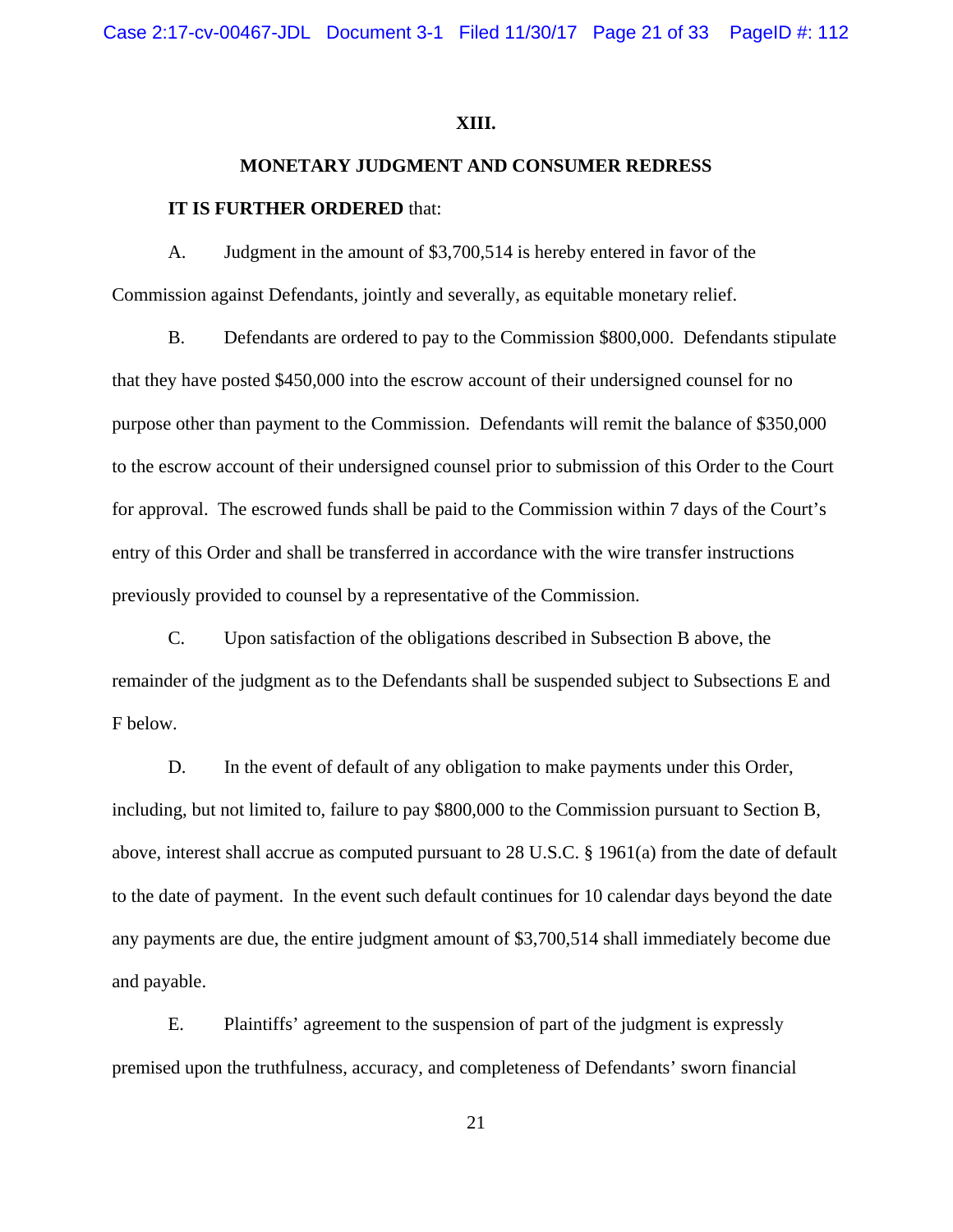statements and related documents (collectively, "financial representations") submitted to Plaintiffs, namely the following:

1. the Financial Statement of Individual Defendant Kramer Duhon signed on December 19, 2016, including the attachments (HRL003490-3504; HRL004034);

2. the Financial Statement of Corporate Defendant Health Research Laboratories, LLC, signed by Kramer Duhon, President, on December 18, 2016, including the attachments (HRL003474-3489); and

3. the additional documentation and information submitted by letter from Defendants' counsel Andrew Lustigman to Commission counsel Elizabeth Nach, dated December 22, 2016; January 13, 2017; February 8, 2017; February 17, 2017; February 28, 2017; March 31, 2017; and April 20, 2017; including all attachments thereto (bates-stamped HRL003227-4894 and 117 un-stamped JP Morgan investment account statements).

F. The suspension of the judgment will be lifted as to any Defendant if, upon motion by either of Plaintiffs, the Court finds that such Defendant failed to disclose any material asset, materially misstated the value of any asset, or made any other material misstatement or omission in the financial representations identified in Subsection E above.

G. If the suspension of the judgment is lifted, the judgment becomes immediately due as to the Defendant or Defendants causing the suspension to be lifted in the amount specified in Subsection A above (which the parties stipulate only for purposes of this Section represents the consumer injury alleged in the Complaint), less any payment previously made pursuant to this Section, plus interest computed from the date of entry of this Order.

H. All money paid to the Commission pursuant to this Order may be deposited into a fund administered by the Commission or its designee to be used for equitable relief, including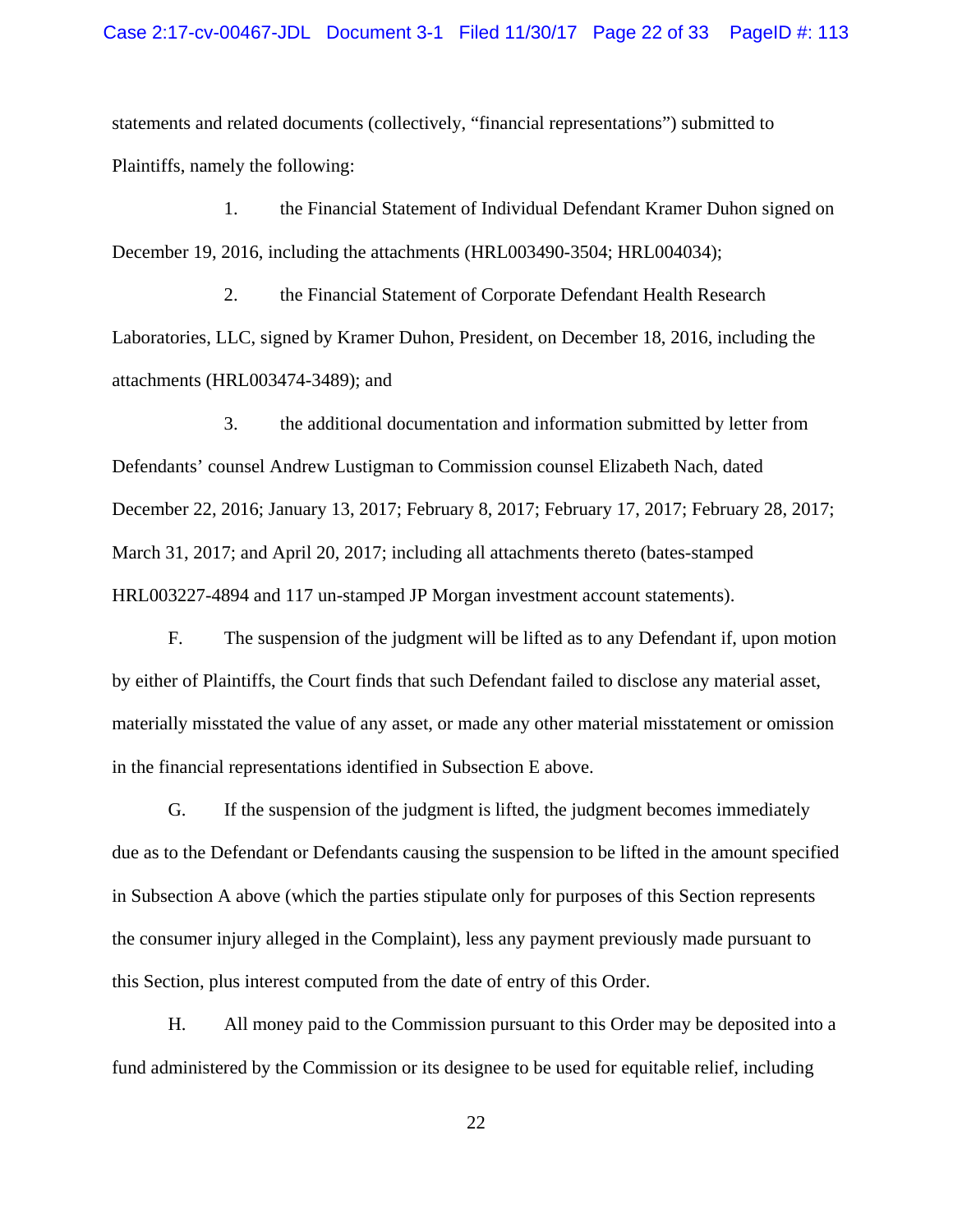consumer redress and any attendant expenses for the administration of any redress fund. If a representative of the Commission decides that direct redress to consumers is wholly or partially impracticable or money remains after redress is completed, the money shall be divided with the State of Maine. Any money not transferred to the State of Maine or not used by the Commission for equitable relief, including consumer information remedies, is to be deposited to the U.S. Treasury as disgorgement. Defendants have no right to challenge any actions the Commission or its representatives may take pursuant to this Subsection.

I. All money paid to the State of Maine pursuant to this Order must be deposited into the Attorney General's other special revenue account and used for consumer education, consumer protection, antitrust enforcement, or for any lawful purpose at the sole discretion of the Attorney General.

J. Defendants relinquish dominion and all legal and equitable right, title, and interest in all assets transferred pursuant to this Order and may not seek the return of any assets.

K. The facts alleged in the Complaint will be taken as true, without further proof, in any subsequent civil litigation by or on behalf of either of Plaintiffs, in a proceeding to enforce their rights to any payment or monetary judgment pursuant to this Order, such as a nondischargeability complaint in any bankruptcy case.

L. The facts alleged in the Complaint establish all elements necessary to sustain an action by either of Plaintiffs pursuant to Section  $523(a)(2)(A)$  of the Bankruptcy Code, 11 U.S.C. § 523(a)(2)(A), and this Order will have collateral estoppel effect for such purposes.

M. Defendants acknowledge that their Taxpayer Identification Numbers (Social Security Numbers or Employer Identification Numbers), which Defendants previously submitted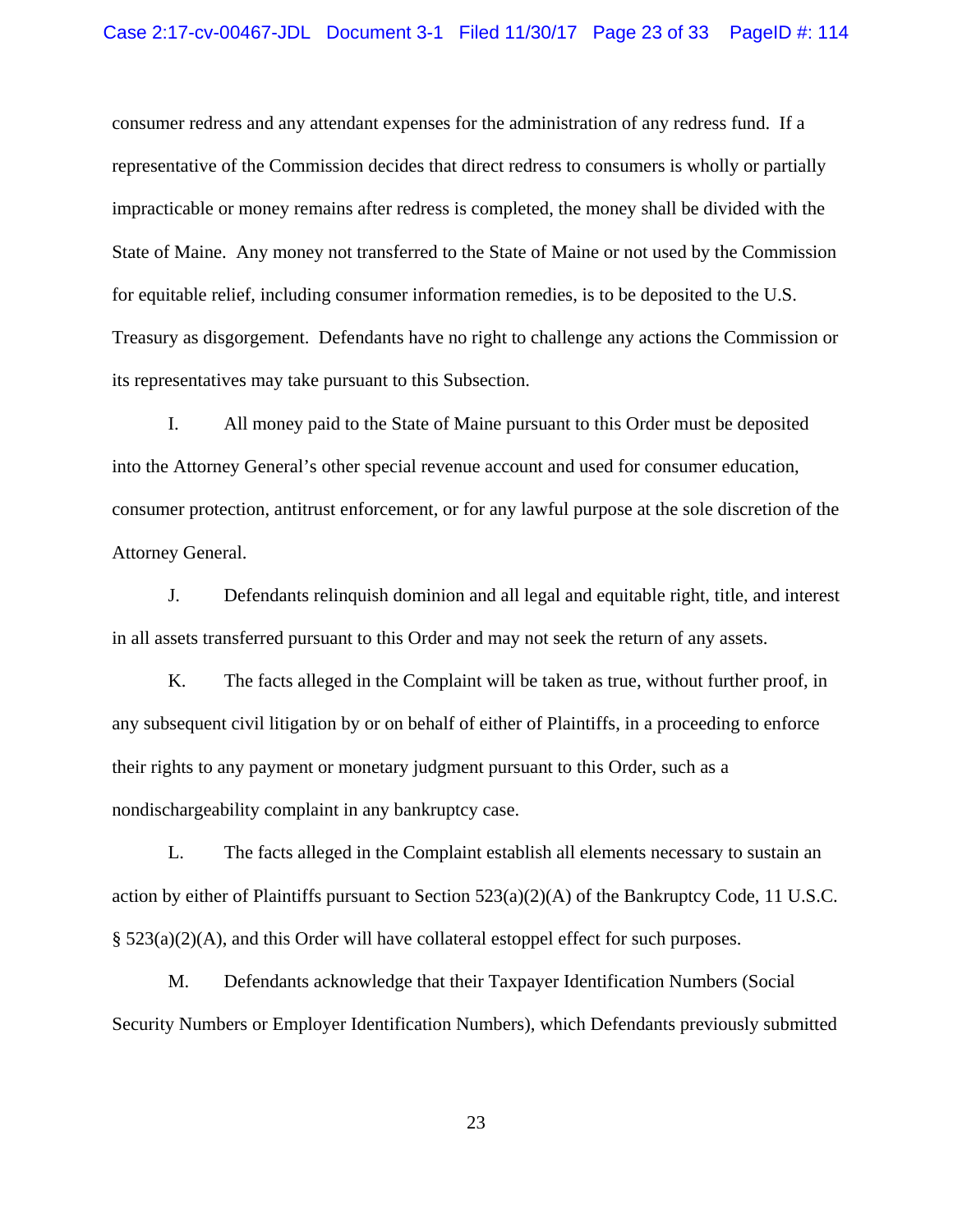to Plaintiffs, may be used for collecting and reporting on any delinquent amount arising out of this Order, in accordance with 31 U.S.C. § 7701.

# **XIV.**

## **COOPERATION WITH FTC AND MAINE**

**IT IS FURTHER ORDERED** that Defendants must fully cooperate with representatives of the Commission, the Maine AG, and any of their representatives in this case and in any investigation related to or associated with the transactions or the occurrences that are the subject of the Complaint. Defendants must provide truthful and complete information, evidence, and testimony. Individual Defendant must appear and Corporate Defendant must cause its officers, employees, representatives, or agents to appear for interviews, discovery, hearings, trials, and any other proceedings that a representative of the Commission or the Maine AG may reasonably request upon 5 days' written notice, or other reasonable notice, at such places and times as a Commission or Maine AG representative may designate, without the service of a subpoena. Defendants may have counsel present.

#### **XV.**

#### **CUSTOMER INFORMATION**

**IT IS FURTHER ORDERED** that Defendants' officers, agents, and employees, and all other persons in active concert or participation with any of them, who receive actual notice of this Order, are permanently restrained and enjoined from directly or indirectly:

A. Failing to provide sufficient customer information to enable the Commission to efficiently administer consumer redress. If a representative of the Commission requests in writing any information related to redress, Defendants must provide it, in the form prescribed by the Commission, within 14 days.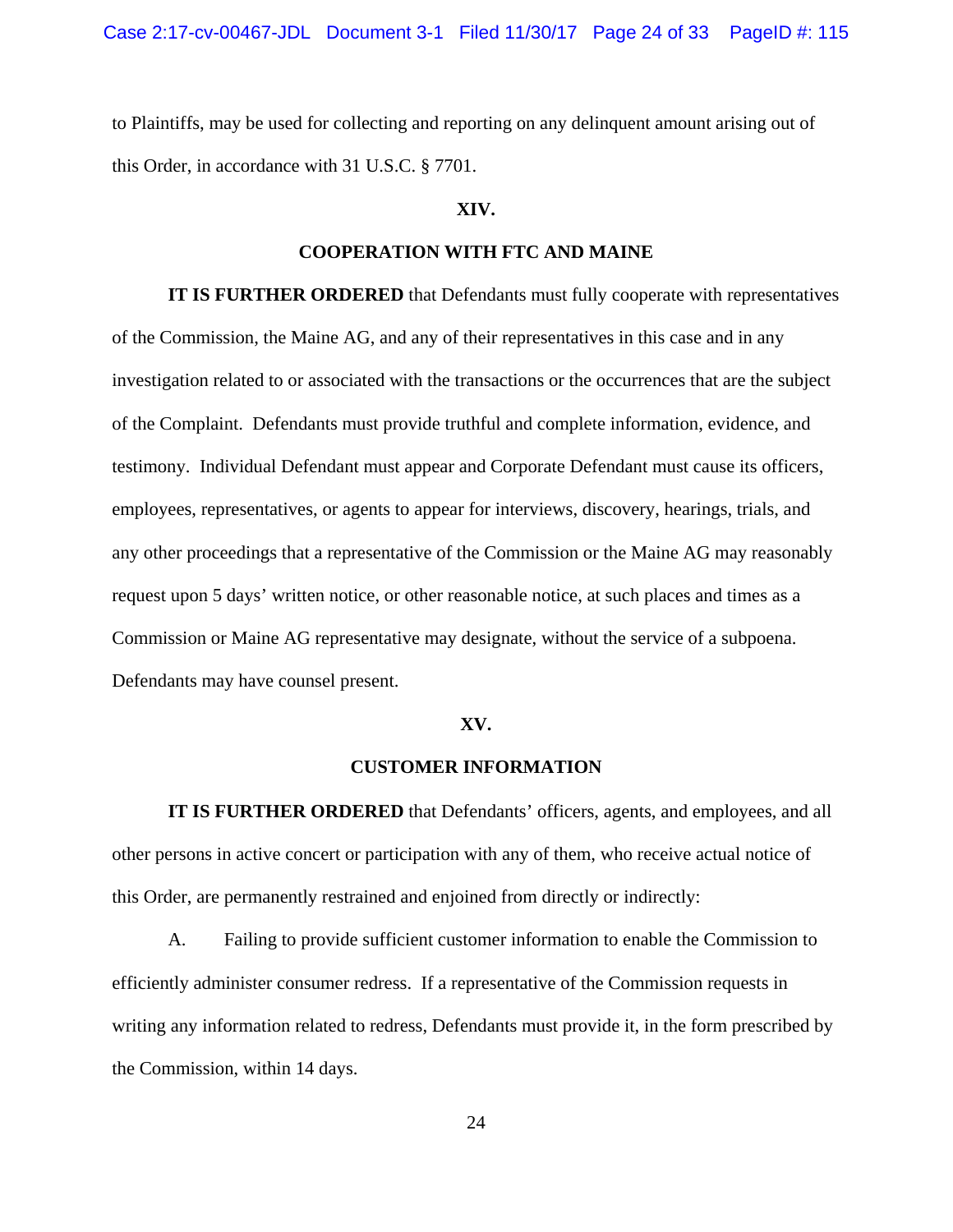B. Disclosing, using, or benefitting from customer information, including the name, address, telephone number, email address, Social Security number, other identifying information, or any data that enables access to a customer's account (including a credit card, bank account, or other financial account), that any Defendant obtained prior to entry of this Order in connection with the labeling, advertising, marketing, distribution, or sale of any formulation of BioTherapex or NeuroPlus; and

C. Failing to destroy such customer information in all forms in their possession, custody, or control within 30 days after receipt of written direction to do so from representatives of both the Commission and the Maine AG.

*Provided, however,* that customer information need not be destroyed, and may be disclosed, to the extent requested by a government agency or required by law, regulation, or court order.

#### **XVI.**

#### **ORDER ACKNOWLEDGMENTS**

**IT IS FURTHER ORDERED** that Defendants obtain acknowledgments of receipt of this Order:

A. Each Defendant, within 7 days of entry of this Order, must submit to the Commission and the Maine AG an acknowledgment of receipt of this Order sworn under penalty of perjury.

B. For 10 years after entry of this Order, the Individual Defendant for any business involved in the sale or marketing of any Covered Product that such Defendant, individually or collectively with the Corporate Defendant, is the majority owner or controls directly or indirectly, and the Corporate Defendant, must deliver a copy of this Order to: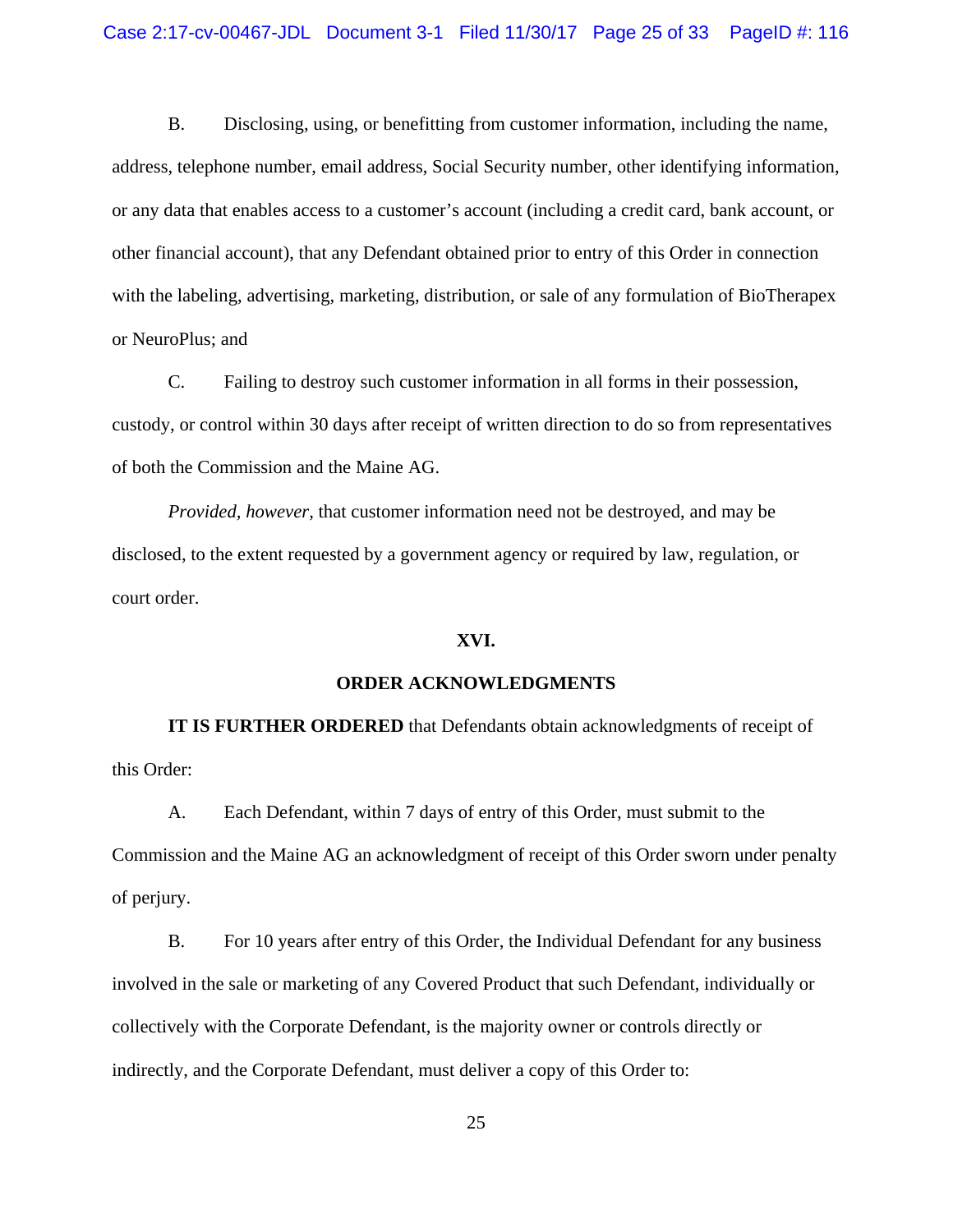- 1. All principals, officers, directors, and LLC managers and members;
- 2. All employees, agents, and representatives with managerial responsibility who participate in the manufacturing, labeling, advertising, marketing, distribution, or sale of any Covered Product or service; and
- 3. Any business entity resulting from any change in structure as set forth in the Section titled Compliance Reporting.

Delivery must occur within 7 days of entry of this Order for current personnel. For all others, delivery must occur before they assume their responsibilities.

C. From each individual or entity to which a Defendant delivered a copy of this Order, that Defendant must obtain, within 30 days, a signed and dated acknowledgment of receipt of this Order.

## **XVII.**

#### **COMPLIANCE REPORTING**

**IT IS FURTHER ORDERED** that Defendants make timely submissions to the Commission and to the Maine AG:

A. Sixty days after entry of this Order, each Defendant must submit a compliance report, sworn under penalty of perjury:

> 1. Each Defendant must: (a) identify the primary physical, postal, and email address and telephone number as designated points of contact, which Plaintiffs' representatives may use to communicate with Defendant; (b) identify all of that Defendant's businesses by all of their names, telephone numbers, and physical, postal, email, and Internet addresses; (c) describe the activities of each business, including the goods and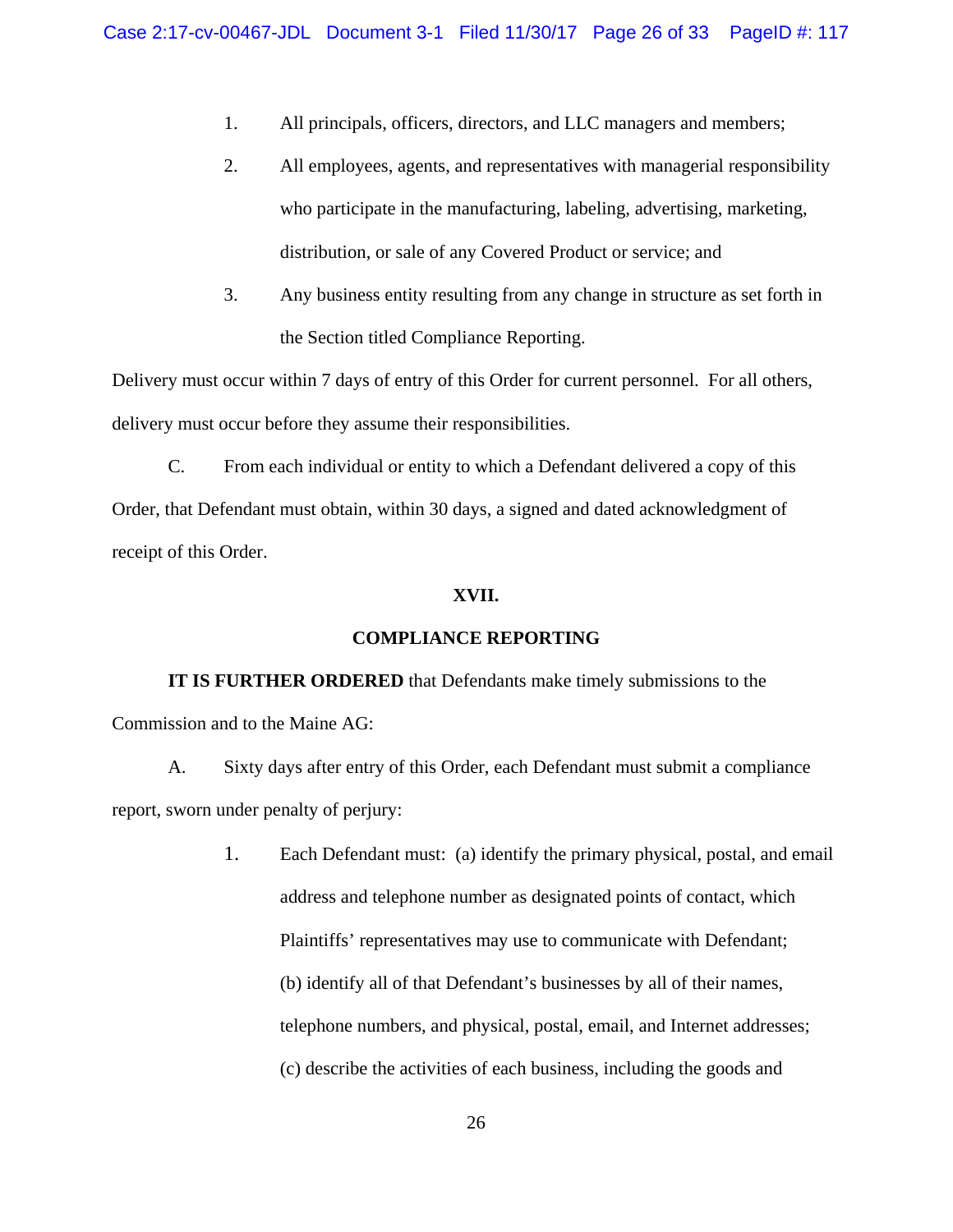services offered, the means of advertising, marketing, and sales, and the involvement of the other Defendant (which Individual Defendant must describe if he knows or should know due to his own involvement); (d) describe in detail whether and how that Defendant is in compliance with each Section of this Order; and (e) provide a copy of each Order Acknowledgment obtained pursuant to this Order, unless previously submitted to Plaintiffs.

2. Additionally, the Individual Defendant must: (a) identify all telephone numbers and all physical, postal, email, and Internet addresses, including all residences; (b) identify all business activities, including any business for which such Defendant performs services whether as an employee or otherwise and any entity in which such Defendant has any ownership interest; and (c) describe in detail such Defendant's involvement in each such business, including title, role, responsibilities, participation, authority, control, and any ownership.

B. For 10 years after entry of this Order, each Defendant must submit a compliance notice, sworn under penalty of perjury, within 14 days of any change in the following:

 Defendants have any ownership interest in or control directly or indirectly that may affect compliance obligations arising under this Order, 1. Each Defendant must report any change in: (a) any designated point of contact; (b) the structure of the Corporate Defendant or any entity that including: creation, merger, sale, or dissolution of the entity or any subsidiary, parent, or affiliate that engages in any acts or practices subject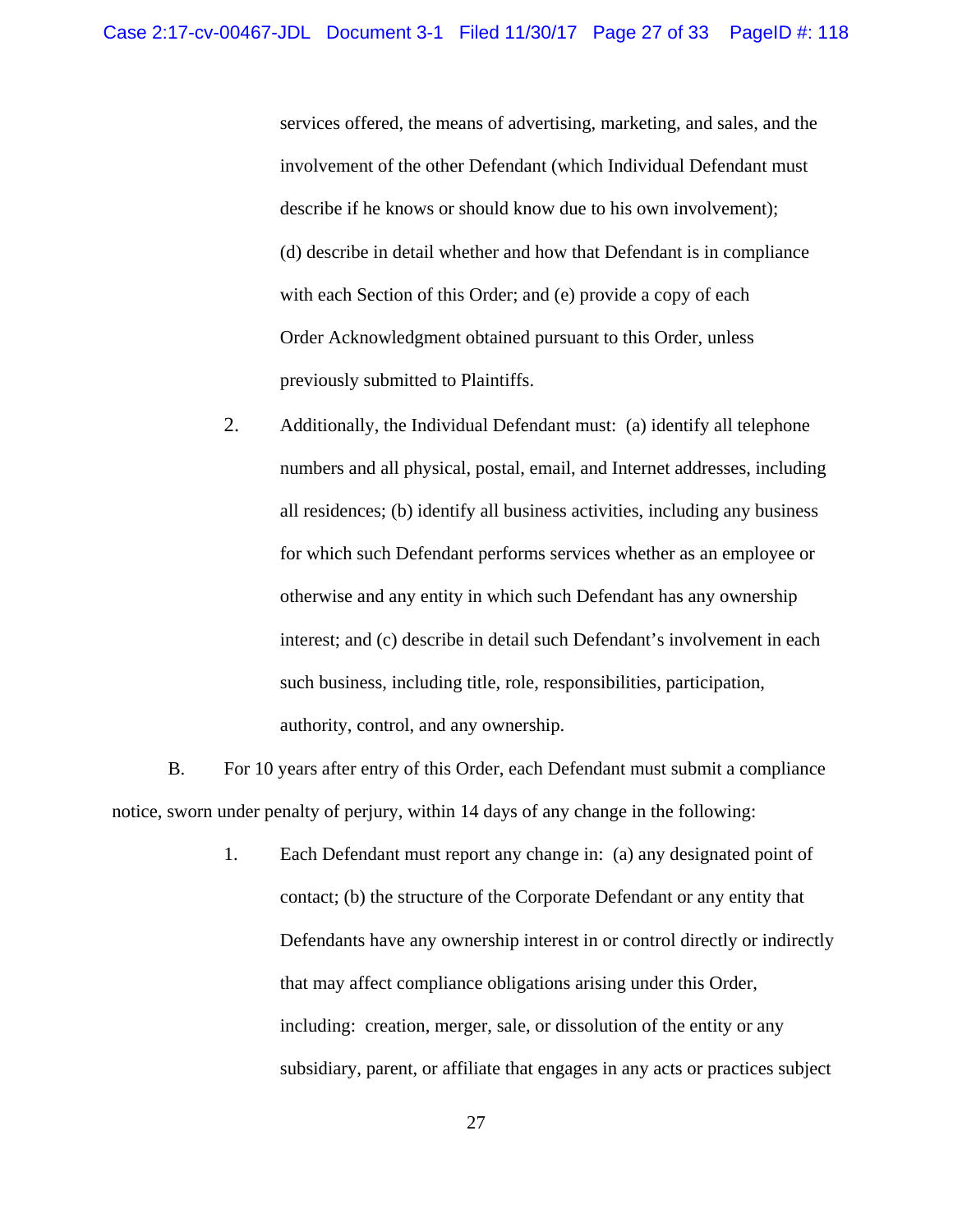to this Order.

 business or entity. 2. Additionally, the Individual Defendant must report any change in: (a) names, including aliases or fictitious names, or residence addresses; or (b) titles or roles in any business activity, including any business for which such Defendant performs services whether as an employee or otherwise and any entity in which such Defendant has any ownership interest, and identify the name, physical address, and any Internet address of the

C. For a period of 20 years, each Defendant must submit to the Commission and the Maine AG notice of the filing of any bankruptcy petition, insolvency proceeding, or similar proceeding by or against such Defendant within 14 days of its filing.

D. Any submission to the Commission or the Maine AG required by this Order to be sworn under penalty of perjury must be true and accurate and comply with 28 U.S.C. § 1746, such as by concluding: "I declare under penalty of perjury under the laws of the United States of America that the foregoing is true and correct. Executed on: \_\_\_\_\_\_\_\_" and supplying the date, signatory's full name, title (if applicable), and signature.

E. Unless otherwise directed by a Commission representative in writing, all submissions to the Commission pursuant to this Order must be emailed to DEBrief@ftc.gov or sent by overnight courier (not the U.S. Postal Service) to: Associate Director for Enforcement, Bureau of Consumer Protection, Federal Trade Commission, 600 Pennsylvania Avenue, N.W., Washington, D.C. 20580. The subject line must begin: *FTC v. Health Research Laboratories, LLC, et al.,* and the number X180007.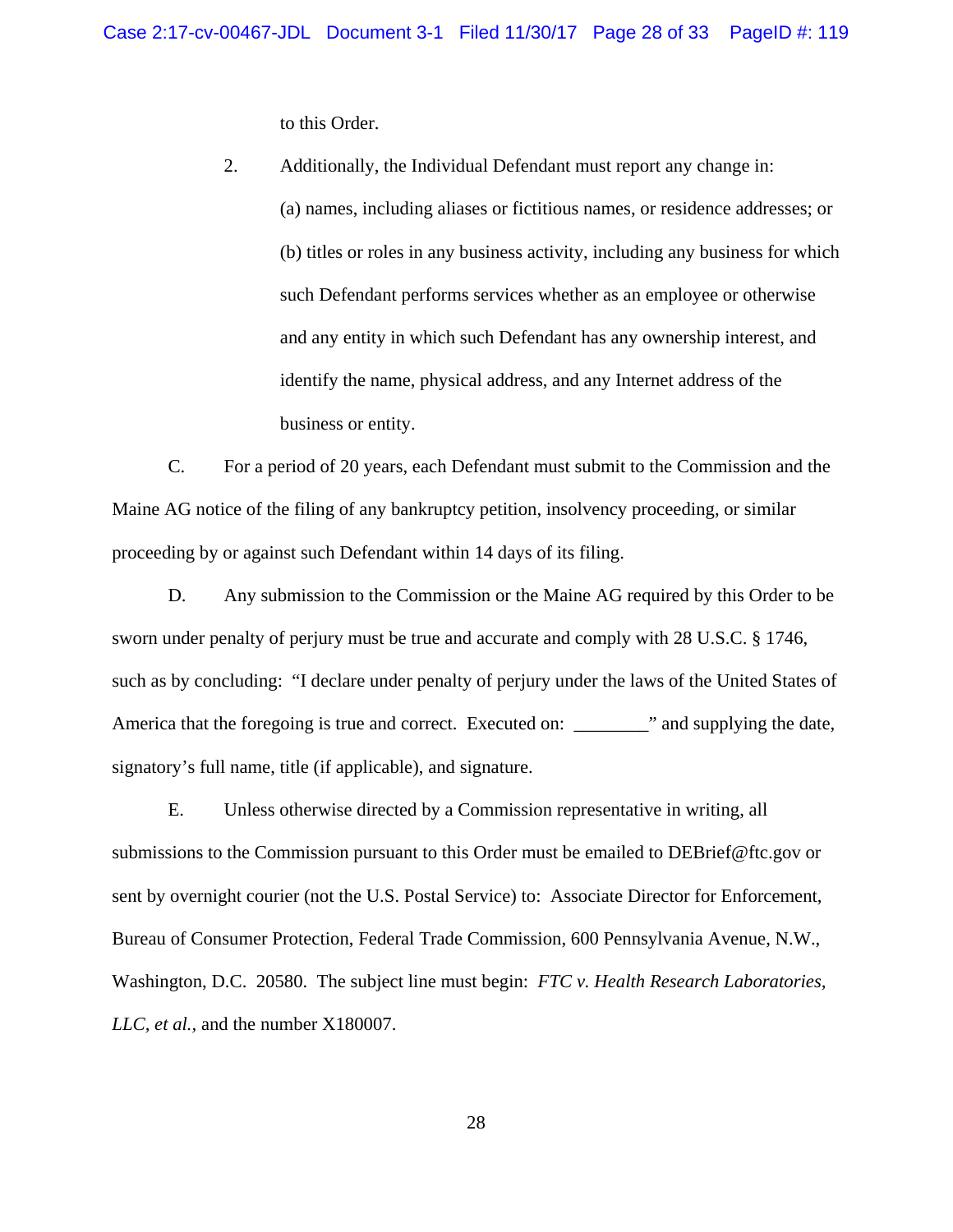F. Unless otherwise directed by a Maine AG representative in writing, all

submissions to the Maine AG pursuant to this Order must be sent by overnight courier (not the U.S. Postal Service) to: Office of the Attorney General of Maine, Consumer Protection Division, 111 Sewall Street, 6th Floor, Augusta, ME 04330. The subject line must begin: *Order in re State of Maine v. Health Research Laboratories, LLC, et al.,* and must identify the Court and docket number of this Order as ordered by the Court.

#### **XVIII.**

#### **RECORDKEEPING**

**IT IS FURTHER ORDERED** that in connection with the sale of any Covered Product, Defendants must create certain records for 10 years after entry of the Order, and retain each such record for 8 years. Specifically, the Corporate Defendant and the Individual Defendant for any business that such Defendants, individually or collectively, is a majority owner or controls directly or indirectly, must create and retain the following records:

A. Accounting records showing the revenues from all goods or services sold, all costs incurred in generating those revenues, and the resulting net profit or loss;

B. Personnel records showing, for each person providing services, whether as an employee or otherwise, that person's: name; address; telephone numbers; job title or position; dates of service; and (if applicable) the reason for termination;

C. Complaints and full or partial refund requests, whether received directly or indirectly, such as through a third party, and any response;

D. All records necessary to demonstrate full compliance with each provision of this Order, including all submissions to the Commission and the Maine AG; and

E. A copy of each unique advertisement or other marketing material.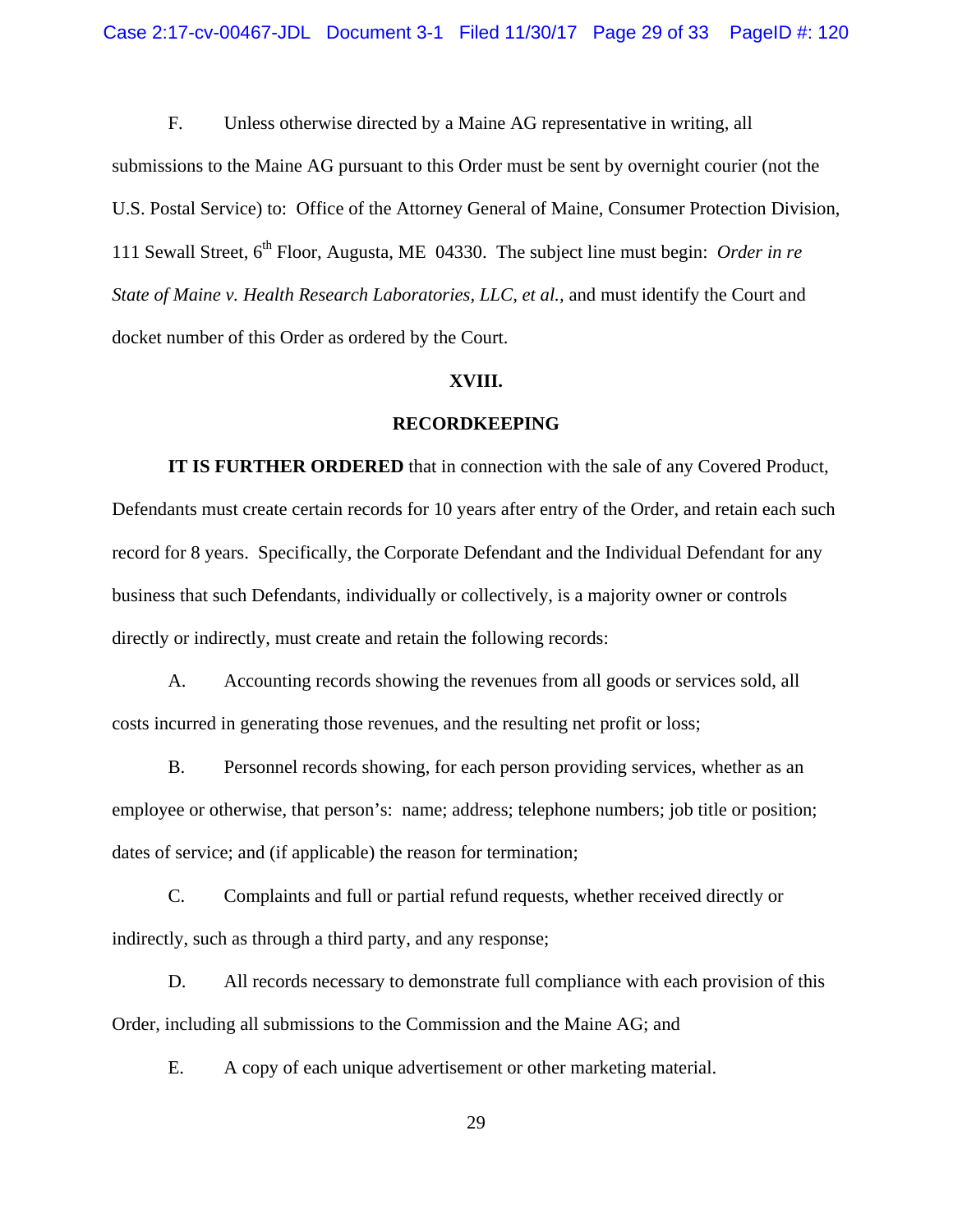#### **XIX.**

## **COMPLIANCE MONITORING**

**IT IS FURTHER ORDERED** that, for the purpose of monitoring Defendants' compliance with this Order:

A. Within 14 days of receipt of a written request from a representative of the Commission or the Maine AG, each Defendant must: submit additional compliance reports or other requested information, which must be sworn under penalty of perjury; appear for depositions; and produce documents for inspection and copying. Plaintiffs are also authorized to obtain discovery, without further leave of court, using any of the procedures prescribed by Federal Rules of Civil Procedure 29, 30 (including telephonic depositions), 31, 33, 34, 36, 45, and 69.

 any employee or other person affiliated with any Defendant who has agreed to such an interview. The person interviewed may have counsel present. B. For matters concerning this Order, Plaintiffs are authorized to communicate directly with each Defendant. Defendants must permit Plaintiffs' representatives to interview

C. Plaintiffs may use all other lawful means, including posing, through their representatives, as consumers, suppliers, or other individuals or entities, to Defendants or any individual or entity affiliated with Defendants, without the necessity of identification or prior notice. Nothing in this Order limits the Commission's lawful use of compulsory process, pursuant to Sections 9 and 20 of the FTC Act, 15 U.S.C. §§ 49, 57b-1. Nothing in this Order limits the Maine AG's lawful use of compulsory process, pursuant to section 211 of the Maine UTPA, 5 M.R.S.A. § 211. Defendants hereby consent to the disclosure by the Maine AG to any law enforcement agency and any representative of the State of Maine of any material or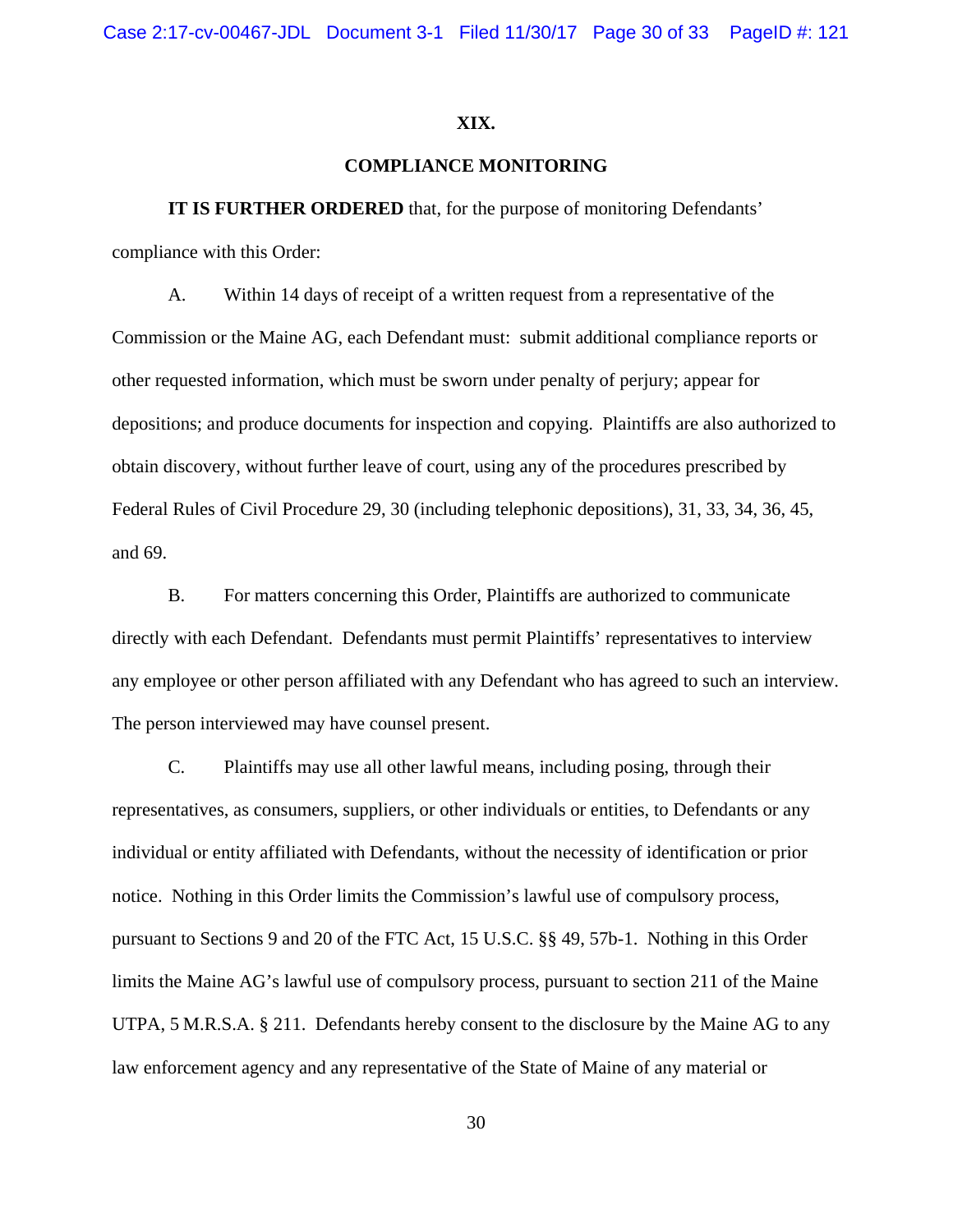information produced by Defendants pursuant to section 211 of the Maine UTPA, whether produced before or after the date of this Order.

D. Upon written request from a representative of the Commission or the Maine AG, any consumer reporting agency must furnish consumer reports concerning Individual Defendant, pursuant to Section 604(1) of the Fair Credit Reporting Act, 15 U.S.C. § 1681b(a)(1).

# **XX.**

# **RETENTION OF JURISDICTION**

**IT IS FURTHER ORDERED** that this Court shall retain jurisdiction of this matter for purposes of construction, modification, and enforcement of this Order.

**IT IS SO ORDERED** this \_\_\_ day of \_\_\_\_\_\_\_\_\_\_, 2017.

\_\_\_\_\_\_\_\_\_\_\_\_\_\_\_\_\_\_\_\_\_\_\_\_\_\_\_\_\_\_\_\_\_\_ United States District Court Judge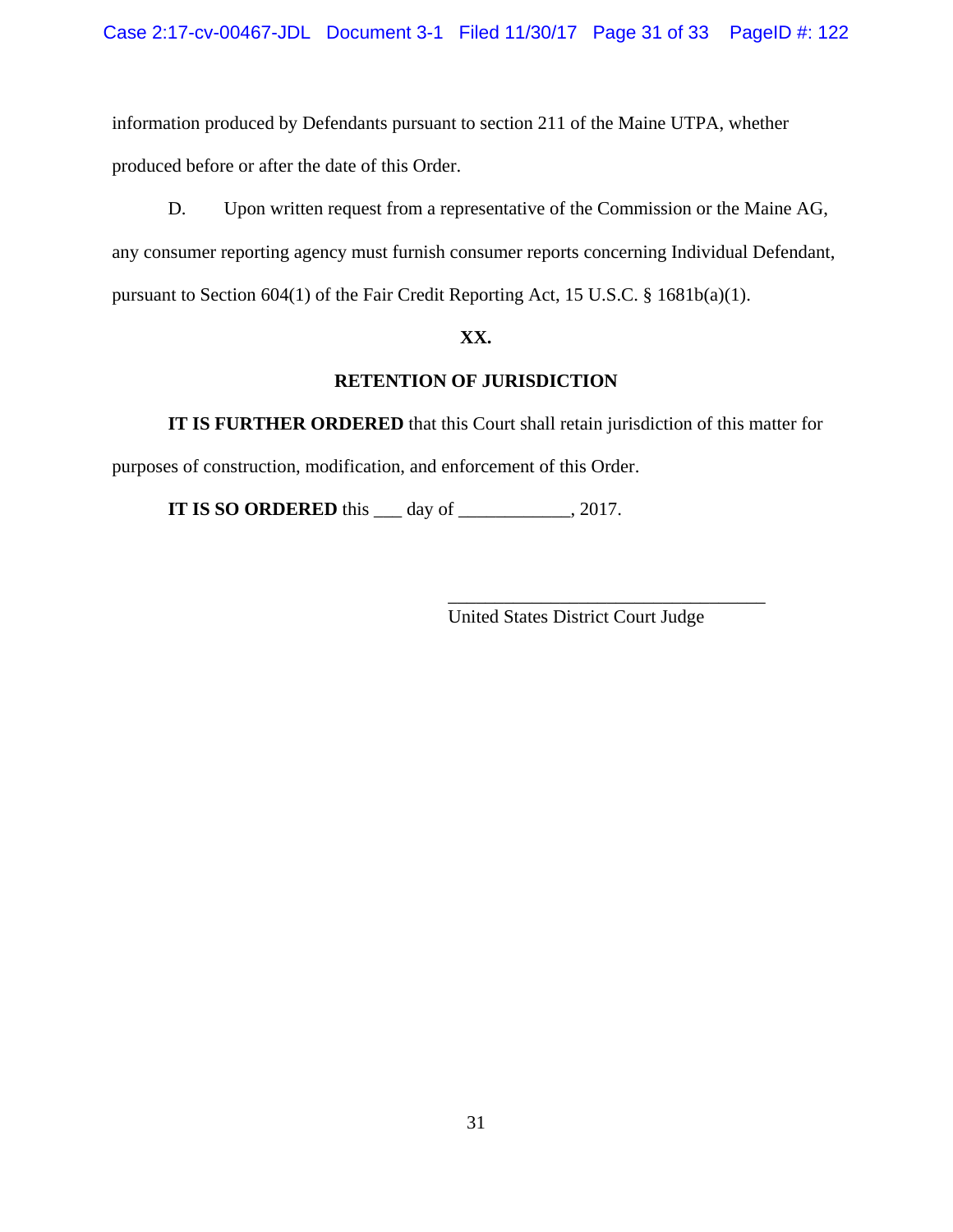**IT IS SO STIPULATED** this 30<sup>th</sup> day of November, 2017.

 DAVID C. SHONKA Acting General Counsel

 Federal Trade Commission /s/ Elizabeth K. Nach Elizabeth K. Nach James A. Prunty 600 Pennsylvania Avenue, NW Washington, D.C. 20580 Telephone: 202-326-2611, -2438 Facsimile: 202-326-3259 Email: enach@ftc.gov, jprunty@ftc.gov Attorneys for Plaintiff FEDERAL TRADE COMMISSION

**IT IS SO STIPULATED** this 30<sup>th</sup> day of November, 2017.

JANET T. MILLS Attorney General, State of Maine

 Brendan F.X. O'Neil Assistant Attorney General Facsimile: 207-624-7730 /s/ Brendan F.X. O'Neil Linda J. Conti Office of the Attorney General of Maine 6 State House Station Augusta, Maine 04333-0006 Telephone: 207-626-8842, -8591 Email: brendan.oneil@maine.gov linda.conti@maine.gov